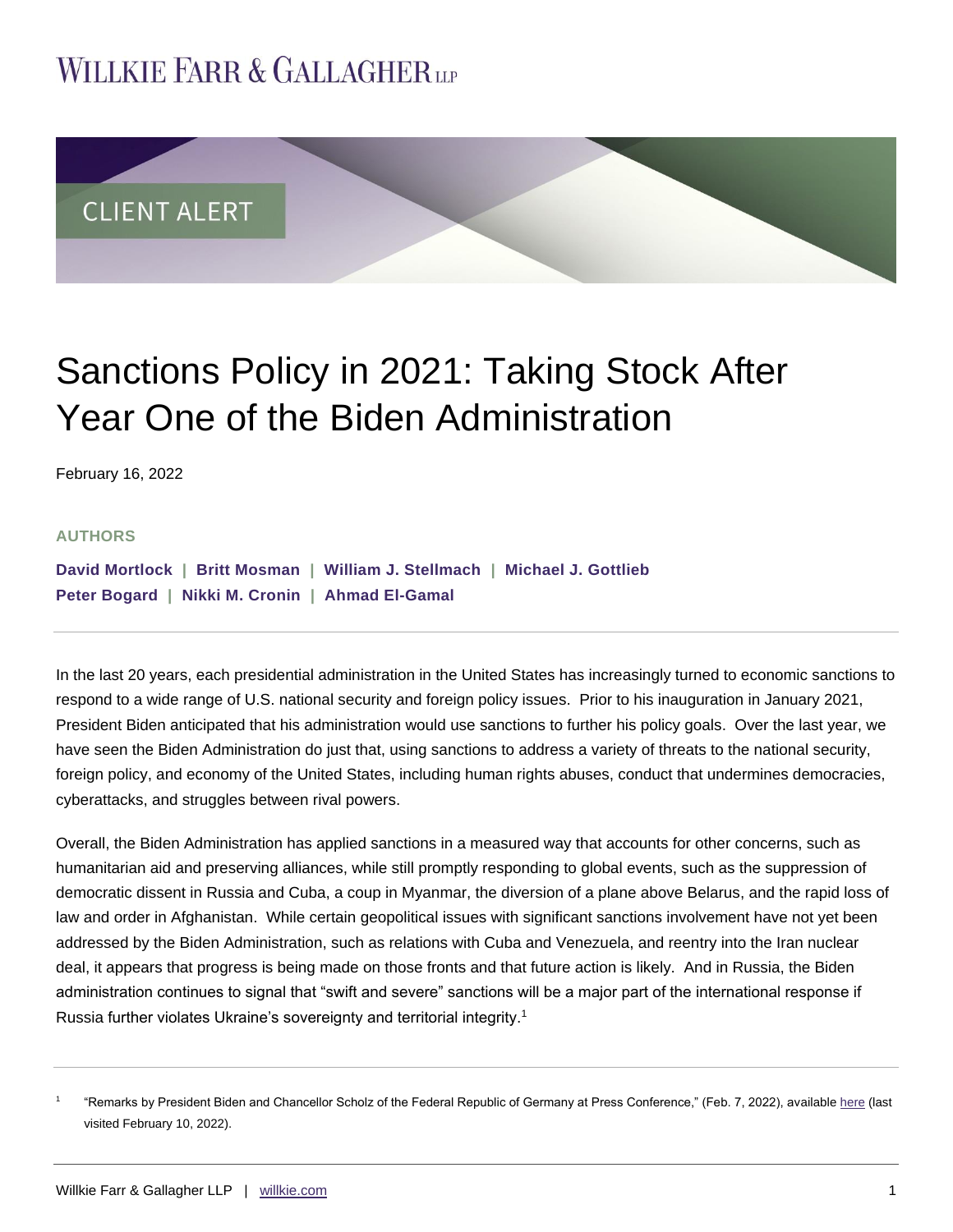### **I. Treasury 2021 Sanctions Review**

In October 2021, the United States Department of the Treasury released the long-awaited *[The Treasury 2021 Sanctions](https://home.treasury.gov/system/files/136/Treasury-2021-sanctions-review.pdf)*  [Review](https://home.treasury.gov/system/files/136/Treasury-2021-sanctions-review.pdf) (the "Review"),<sup>2</sup> following Secretary of Treasury Janet Yellen's commitment during her confirmation hearing to engage in a comprehensive review of Treasury's use of financial and economic sanctions since the terrorist attacks of September 11, 2001. The Review found that while sanctions are still an effective tool to address various national security and foreign policy objectives, there are four primary challenges to the continued effectiveness of the U.S. sanctions regime: (i) attempts by U.S. adversaries to build payment systems that allow them to avoid the dollar-based financial system; (ii) technological changes, like the growth of digital currencies; (iii) the need to permit the flow of legitimate humanitarian assistance and avoid collateral impact on non-target populations; and (iv) ensuring that sanctions are always deployed alongside other measures as part of an overarching national security strategy.

To this end, the Review included five key recommendations to respond to these challenges and modernize the use of sanctions:

- Adopt a structured policy framework with a clear policy objective;
- Improve sanctions coordination and communications with U.S. allies and partners, financial institutions and other actors within the financial system, nonprofit organizations, and the media, whenever possible;
- Modernize Treasury's sanctions technology, workforce, and infrastructure;
- Improve access to humanitarian assistance; and
- Ensure sanctions are easily understood, enforceable, and adaptable.

Although the principles outlined in the Review have been articulated by administrations and observers previously, the Review did provide a framework for how the Biden Administration would seek to evaluate and calibrate the use of sanctions going forward. Indeed, throughout 2021, we saw many of the Review's recommendations reflected in the Biden Administration's use of sanctions; for example, in the publication of General Licenses to ensure that humanitarian aid could continue to flow into Afghanistan after the country's occupation by the Taliban and in the many sanctions actions that were coordinated with U.S. allies, including the imposition of additional sanctions in Belarus and Burma and the ongoing coordination with European allies in response to Russia's aggression into Ukraine. In addition, we have seen the Biden Administration clarify and simplify the Trump Administration's sanctions on Chinese military-industrial companies to specifically target those companies that facilitate or support human rights abuses in China. And the Biden Administration's focus on human rights and penalizing conduct that undermines democracies continues to be reflected in

<sup>2</sup> The Treasury 2021 Sanctions Review, availabl[e here](https://home.treasury.gov/system/files/136/Treasury-2021-sanctions-review.pdf) (last visited February 10, 2022).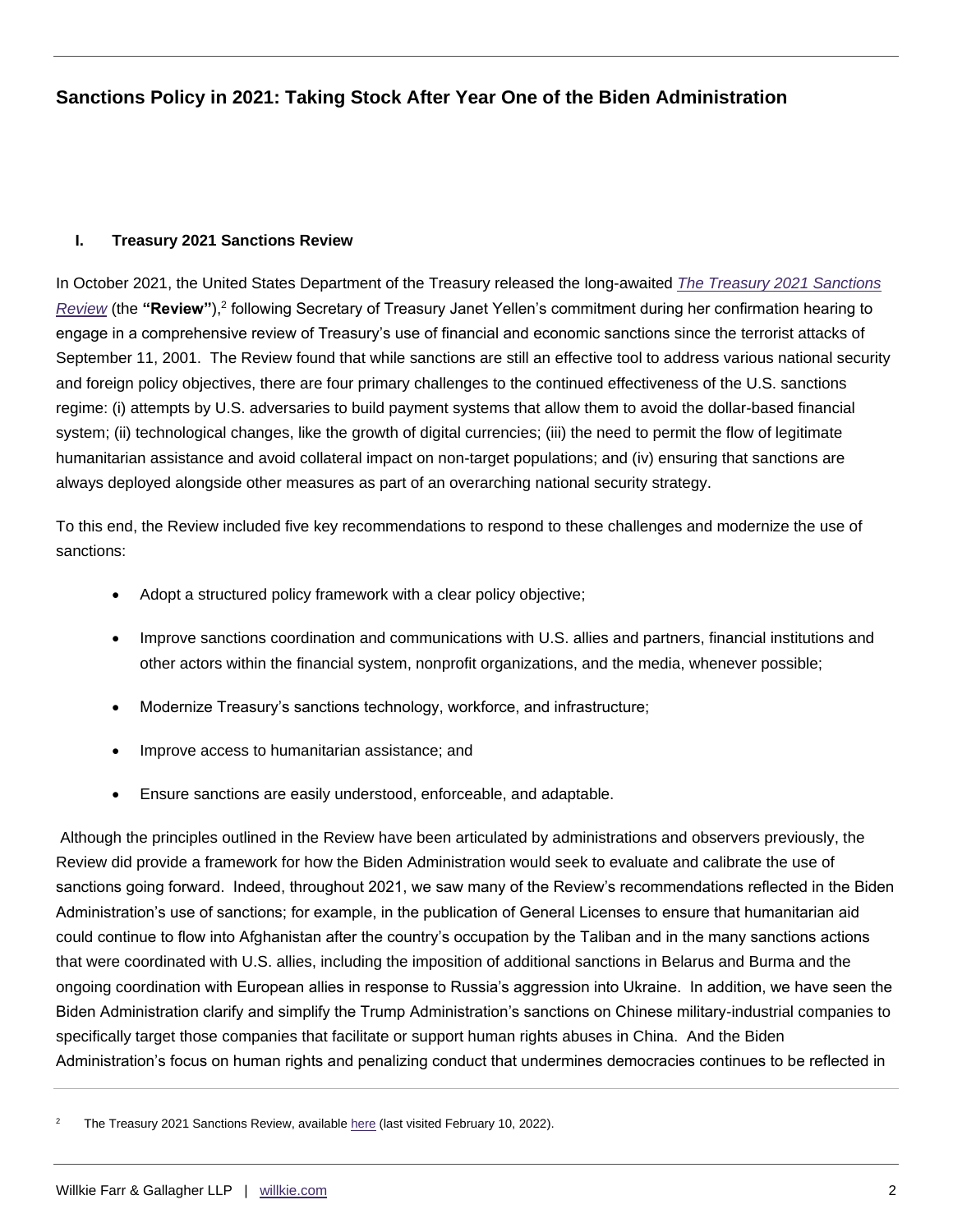its use of sanctions. What follows is a review of the major policy priorities and sanctions programs during President Biden's first year in office.

# *Sanctions are not only an important tool for the United States; they play an important role in maintaining the rules-based global economy, which has benefited the world for generations.<sup>3</sup>*

- Deputy Secretary of the Treasury, Wally Adeyemo

## **II. Sanctions in furtherance of Foreign Policy Priorities**

The Review emphasized that sanctions should be the "right tool" for the circumstances. It is clear from the use of sanctions in 2021 that the Biden Administration has assessed that sanctions are the right tool to promote the Administration's objectives in promoting democracy, combating corruption, and addressing human rights abuses. As described below, the Biden Administration has relied on sanctions to penalize individuals all over the world for engaging in corruption and human rights abuses, even when such actions have a limited impact on the countries in which such persons reside, while remaining dormant on more economically fraught issues such as imposing sanctions on those importing Iranian oil abroad.

## **a. Promoting Democracy and Combatting Corruption**

## **i. Supporting Democratic Leaders and Opposition Groups in Rival Powers**

The United States has imposed sanctions against autocratic rival powers with the aim of providing support to opposition parties or ideas. This includes authorizing and imposing sanctions targeting the antidemocratic crackdowns in Hong Kong, Russia's attempts to silence Aleksey Navalny's opposition party, and Russia's annexation of Crimea in Ukraine.

On March 17, 2021, the Office of Foreign Assets Control ("**OFAC**") added 24 individuals to the specially designated nationals and blocked persons list ("**SDN List**") for erosion of the Hong Kong Basic Law, the special administrative region's constitution, after their identification by the Secretary of State, in consultation with the Secretary of the Treasury.<sup>4</sup> This followed amendment to Hong Kong's laws which reformed the legislature in a way that targeted pro-democracy groups in Hong Kong. On July 16, 2021, an additional seven individuals were added to the SDN List for undermining

<sup>3</sup> "Testimony of Deputy Secretary of the Treasury Wally Adeyemo before the Committee on Banking, Housing, and Urban Affairs, U.S. Senate," (Oct. 19, 2021), available [here](https://home.treasury.gov/news/press-releases/jy0418) (last visited February 10, 2022).

<sup>4</sup> "Update to Report on Identification of Foreign Persons Involved in the Erosion of the Obligations of China Under the Joint Declaration or Basic Law," (Mar. 17, 2021), availabl[e here](https://www.state.gov/update-to-report-on-identification-of-foreign-persons-involved-in-the-erosion-of-the-obligations-of-china-under-the-joint-declaration-or-the-basic-law/) (last visited February 10, 2022).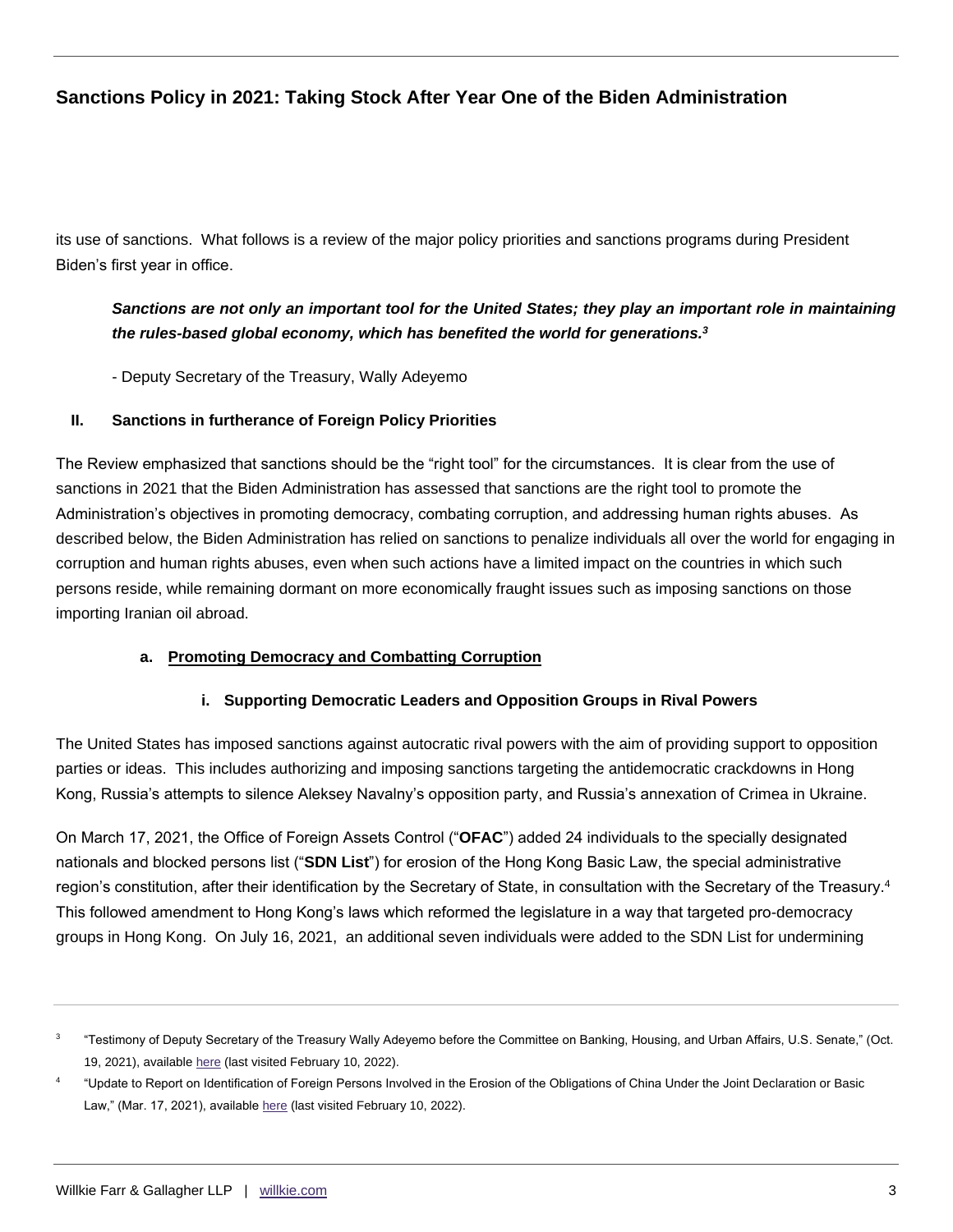Hong Kong's status as a special administrative region on July 16, 2021 in conjunction with the publication of the joint Hong Kong Business Advisory from the Departments of State, Treasury, Commerce, and Homeland Security.<sup>5</sup>

On March 2, 2021, OFAC sanctioned seven individuals following the poisoning of opposition leader Aleksey Navalny in Novichok. After his recovery from the poisoning, he was imprisoned by the Russian government. Navalny's opposition party, Russia of the Future, and his associated anti-corruption organization, the Anti-Corruption Foundation, were designated as extremist organizations by the Russian government.<sup>6</sup> This was followed by the imposition of sanctions on August 20, 2021 against nine individuals and entities that were involved in or commanded the operation.<sup>7</sup> The Biden Administration also continued to apply sanctions pressure to the Russian government for the annexation of Crimea by renewing Executive Order ("**EO**") [13660,](https://www.govinfo.gov/content/pkg/FR-2014-03-10/pdf/2014-05323.pdf) <sup>8</sup> which was signed in March 2014 following the annexation. This includes the April 15, 2021 sanctions imposed in partnership with the European Union, United Kingdom, Canada, and Australia against five individuals and three entities related to Russia's occupation of the Crimea region of Ukraine and human rights abuses perpetrated against the local population.<sup>9</sup>

#### **ii. Supporting Democracy in Burma/Myanmar**

Shortly after President Biden was inaugurated, the military of Myanmar detained head of state Aung San Suu Kyi, whose National League for Democracy party had won last year's November election by a significant margin. The militaryaffiliated party, Union Solidarity and Development Party, saw its influence reduced and declared a state of emergency and asserted military control over Myanmar on February 1, 2021. Shortly after, on February 10, President Biden signed [Executive Order 14014,](https://www.govinfo.gov/content/pkg/FR-2021-02-12/pdf/2021-03139.pdf)<sup>10</sup> which froze the assets of military leaders who were responsible for the coup. OFAC has monitored the situation closely, designating additional individuals and entities to the SDN List throughout February, March, April, May, July, and December.<sup>11</sup> This has included sanctions on military leaders, units within the military itself, and

- 5 "Publication of Hong Kong Business Advisory; Hong Kong Related Designations," (Jul. 16, 2021), available [here](https://home.treasury.gov/policy-issues/financial-sanctions/recent-actions/20210716) (last visited February 10, 2022); "Hong Kong Business Advisory: Risks and Considerations for Businesses Operating in Hong Kong," (Jul. 16, 2021), availabl[e here](https://home.treasury.gov/system/files/126/20210716_hong_kong_advisory.pdf) (last visited February 10, 2022).
- 6 "Treasury Sanctions Russian Officials in Response to the Novichok Poisoning of Aleksey Navalny," (Mar. 2, 2021), availabl[e here](https://home.treasury.gov/news/press-releases/jy0045) (last visited February 10, 2022).
- 7 "Treasury Sanctions Russian Operatives and Entities Linked to the Poisoning of Aleksey Navalny, Chemical Weapons Program," (Aug. 20, 2021), available [here](https://home.treasury.gov/news/press-releases/jy0328) (last visited February 10, 2022).
- <sup>8</sup> [Executive Order 13660](https://www.federalregister.gov/executive-order/13660) of March 6, 2014, "Blocking Property of Certain Persons Contributing to the Situation in Ukraine," availabl[e here](https://www.federalregister.gov/documents/2014/03/10/2014-05323/blocking-property-of-certain-persons-contributing-to-the-situation-in-ukraine) (last visited February 10, 2022).
- 9 "Treasury Sanctions Russian Persons in the Crimea Region of Ukraine," (Apr. 15, 2021), available [here](https://home.treasury.gov/news/press-releases/jy0125) (last visited February 10, 2022).
- <sup>10</sup> Executive Order 14014 of February 10, 2021, "Blocking Property With Respect to the Situation in Burma," availabl[e here](https://home.treasury.gov/system/files/126/14014.pdf) (last visited February 10, 2022).
- <sup>11</sup> See "Burma-related Designations," (Feb. 22, 2021), availabl[e here](https://home.treasury.gov/policy-issues/financial-sanctions/recent-actions/20210222_33) (last visited February 10, 2022); "Burma-related Designations; Counter Terrorism Designations and Designations Updates; Global Magnitsky Designation Update; Democratic Republic of the Congo Designation Update,"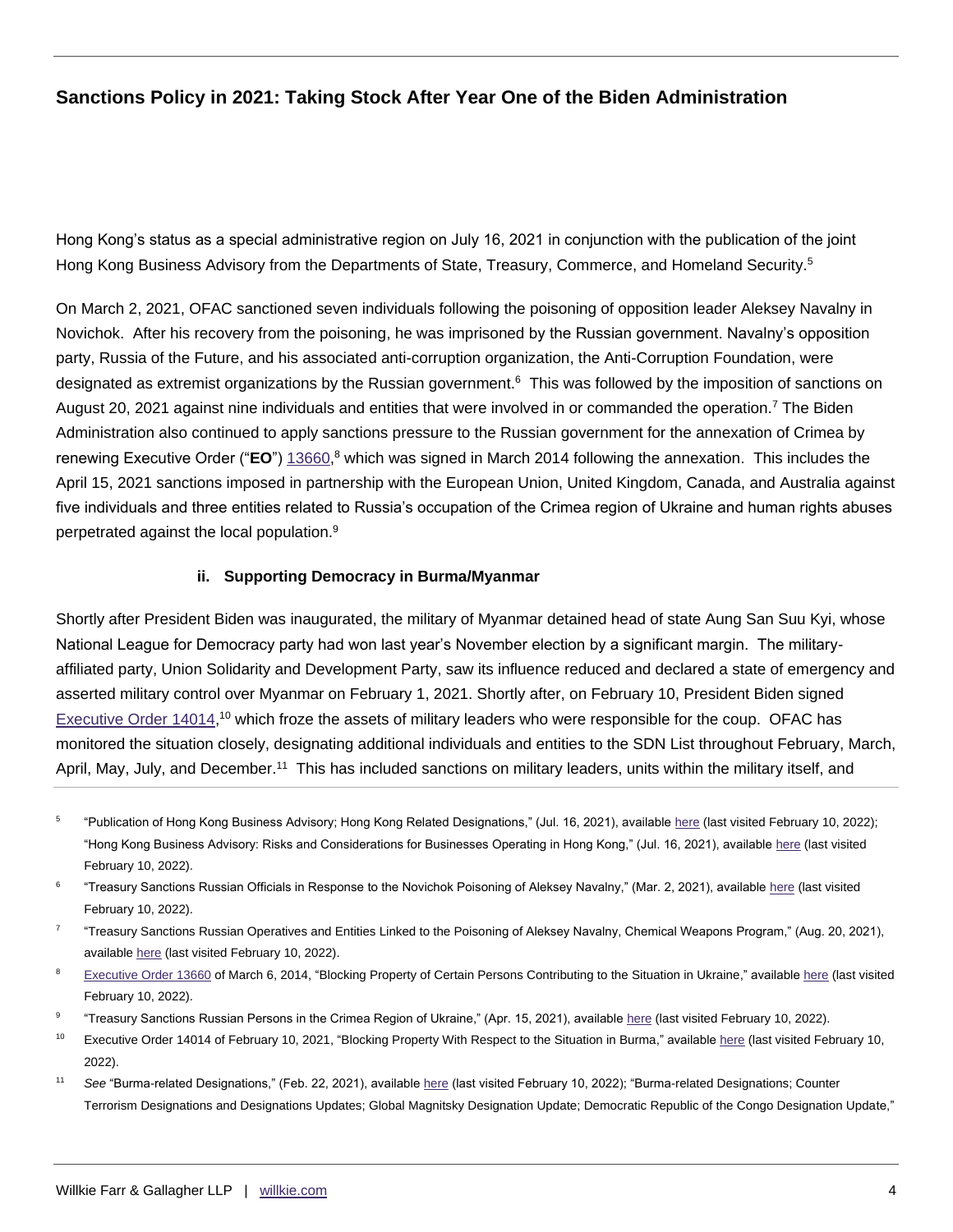numerous state-owned enterprises, such as in the timber and gemstone industries, that provide significant income to the military regime. The sanctions response has been relatively robust, as this is the sole aspect of the U.S. response to the coup so far.

## **iii. Supporting Democracy and Addressing Corruption in Eastern Europe**

Despite predictions that President Biden would not prioritize Eastern European issues once in office, the Administration has taken an active role in using sanctions to support U.S. priorities in the region, including in Belarus, Bulgaria, and the Western Balkans.

Belarus. Following the 2020 election in Belarus, OFAC revoked [Belarus General License 2G,](https://home.treasury.gov/system/files/126/belarus_gl2g.pdf)<sup>12</sup> which exempted nine Belarusian state-owned enterprises from sanctions on April 19, 2021. These companies are large conglomerates that provide significant income to the Lukashenko regime and operate in various industries. This revocation brings the treatment of these businesses in line with [EO 13405,](https://www.govinfo.gov/content/pkg/WCPD-2006-06-26/pdf/WCPD-2006-06-26-Pg1174.pdf)<sup>13</sup> signed on June 19, 2006, which originally imposed sanctions on Belarusian politicians following a criticized March 2006 election.

The Biden Administration also imposed additional sanctions on Belarusian individuals and entities following the diversion of a Ryanair flight carrying a Belarusian dissident. The Belarusian government diverted the plane on May 23, 2021 and OFAC sanctioned 16 individuals and five entities responsible for the diversion and other activities related to the 2020 election and subsequent suppression of protestors, journalists, members of the opposition, and civil society on June 21,

(Mar. 10, 2021) availabl[e here](https://home.treasury.gov/policy-issues/financial-sanctions/recent-actions/20210310) (last visited Feb. 10, 2022); "Global Magnitsky Designations and Designations Updates; Burma-related Designations," (Mar. 22, 2021) available [here](https://home.treasury.gov/policy-issues/financial-sanctions/recent-actions/20210322) (last visited Feb. 10, 2022); "Burma-related Designations, Designation Removal; Global Magnitsky Designation Update; Counter Terrorism Designation Update; Issuance of Burma-Related General Licenses and Associated Frequently Asked Questions," (Mar. 25, 2021) available [here](https://home.treasury.gov/policy-issues/financial-sanctions/recent-actions/20210325) (last visited Feb. 10, 2022); "Burma-related Designation," (Apr. 8, 2021) availabl[e here](https://home.treasury.gov/policy-issues/financial-sanctions/recent-actions/20210408) (last visited Feb. 10, 2022); "Burma-related Designations; Kingpin Act Designations Removals," (Apr. 21, 2021) available [here](https://home.treasury.gov/policy-issues/financial-sanctions/recent-actions/20210421) (last visited Feb. 10, 2022); "Burmarelated Designations; Counter Terrorism Designations," (May 17, 2021) availabl[e here](https://home.treasury.gov/policy-issues/financial-sanctions/recent-actions/20210517) (last visited Feb. 10, 2022); "Burma-related Designations; Iran-related Designations Removals; Non-proliferation Designations Removals," (Jul. 2, 2021) available [here](https://home.treasury.gov/policy-issues/financial-sanctions/recent-actions/20210702) (last visited Feb. 10, 2022); "Global Magnitsky Designations; North Korea Designations; Burma-related Designations; Non-SDN Chinese Military-Industrial Complex Companies (NS-CMIC) List Update," (Dec. 10, 2021) available [here](https://home.treasury.gov/policy-issues/financial-sanctions/recent-actions/20211210) (last visited Feb. 10, 2022).

<sup>12</sup> GENERAL LICENSE NO. 2G, "General License with Respect to Entities Blocked Pursuant to Executive Order 13405," availabl[e here](https://home.treasury.gov/system/files/126/belarus_gl2g.pdf) (last visited February 10, 2022).

<sup>&</sup>lt;sup>13</sup> Executive Order 13405 of June 17, 2006, "Blocking Property of Certain Persons Undermining Democratic Processes or Institutions in Belarus," available [here](https://www.govinfo.gov/content/pkg/WCPD-2006-06-26/pdf/WCPD-2006-06-26-Pg1174.pdf) (last visited February 10, 2022).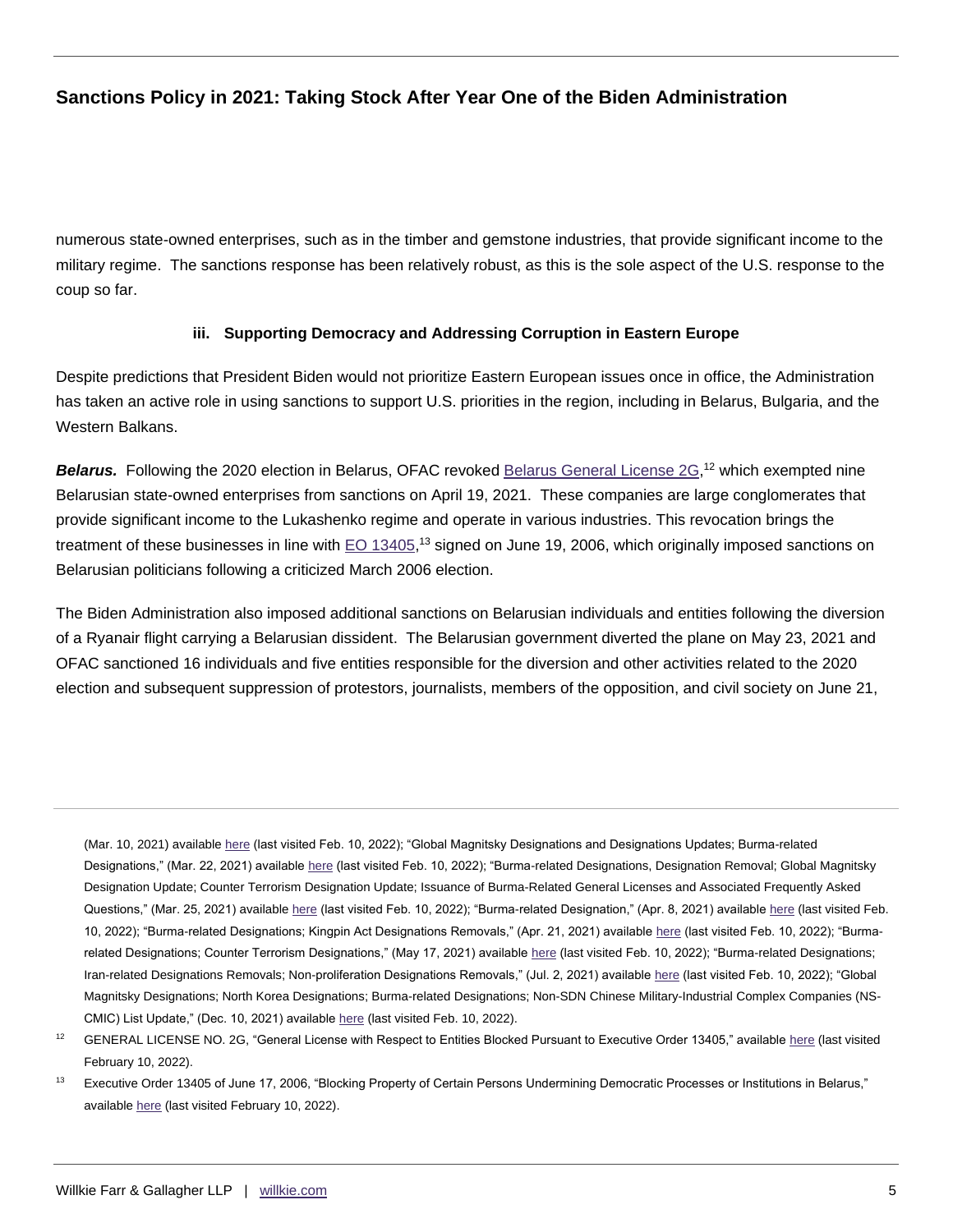2021 under EO 13405.<sup>14</sup> OFAC also issued Belarus [General License 3](https://home.treasury.gov/system/files/126/belarus_gl3.pdf)<sup>15</sup> to authorize the State Security Committee of the Republic of Belarus to purchase or use licenses or permits, which were otherwise prohibited by Belarus Sanctions Regulations, to enable the State Security Committee of the Republic of Belarus to import, distribute or use information technology products in Belarus, provided that the goods are subject to the Export Administration Regulations and do not exceed \$5,000 per calendar year.

In August 2021, President Biden decided to expand the scope of EO 13405 by issuing [EO 14038](https://www.govinfo.gov/content/pkg/DCPD-202100652/pdf/DCPD-202100652.pdf)<sup>16</sup> in order to enable OFAC to target antidemocratic actors in Belarus, including any efforts to penalize or limit fundamental freedoms including the freedom of expression, peaceful assembly and the freedom of religion.

On December 2, 2021, OFAC imposed additional designations on 20 individuals, 12 entities and identified three aircraft as blocked property pursuant to EOs 13405 and 14038, in response to the Lukashenko regime's campaign to smuggle migrants out of Belarus and force them across the borders of the European Union member states including Latvia, Lithuania and Poland.<sup>17</sup> As a result of this practice and in an effort to restrict the Lukashenko regime's access to capital markets, OFAC issued a new [Directive 1 under EO 14038](https://home.treasury.gov/system/files/126/belarus_sovereign_debt_prohibition_directive_1.pdf)<sup>18</sup> to prohibit all transactions by U.S. persons involving new debt with a maturity of greater than 90 days issued on or after December 2, 2021 by the Ministry of Finance of the Republic of Belarus or the Development Bank of the Republic of Belarus. OFAC also issued [Belarus General License 5](https://home.treasury.gov/system/files/126/belarus_gl5.pdf)<sup>19</sup> to authorize, until April 1, 2022, any activity necessary to wind down transactions involving the newly designated fertilizer company Open Joint Stock Company Belarusian Potash Company or Agrorozkvit LLC, or any entity in which either company owns a 50 percent or greater interest. The authorization includes certain wind-down transactions in which Belaruskali OAO has a property interest but, according to [OFAC Frequently Asked Question 939,](https://home.treasury.gov/policy-issues/financial-sanctions/faqs/939)<sup>20</sup> does not authorize direct transactions with Belaruskali OAO and does not extend [Belarus GL 4.](https://home.treasury.gov/system/files/126/belarus_gl4.pdf)<sup>21</sup>

<sup>14</sup> "Belarus Designations; Issuance of Belarus General License 3 and Related Frequently Asked Questions," (May 23, 2021) available [here](https://home.treasury.gov/policy-issues/financial-sanctions/recent-actions/20210621) (last visited February 10, 2022).

<sup>&</sup>lt;sup>15</sup> General License No. 3, "Authorizing Certain Transactions with the State Security Committee of the Republic of Belarus," available [here](https://home.treasury.gov/system/files/126/belarus_gl3.pdf) (last visited February 10, 2022).

<sup>&</sup>lt;sup>16</sup> Executive Order 14038 of August 9, 2021, "Blocking Property of Additional Persons Contributing to the Situation in Belarus," available [here](https://www.govinfo.gov/content/pkg/DCPD-202100652/pdf/DCPD-202100652.pdf) (last visited February 10, 2022).

<sup>&</sup>lt;sup>17</sup> "Treasury Expands Sanctions Against Belarusian Regime with Partners and Allies" (Dec. 2, 2021) available [here](https://home.treasury.gov/news/press-releases/jy0512) (last visited Feb. 10, 2022).

<sup>&</sup>lt;sup>18</sup> DIRECTIVE 1 UNDER EXECUTIVE ORDER 14038 (Dec. 2, 2022), availabl[e here](https://home.treasury.gov/system/files/126/belarus_sovereign_debt_prohibition_directive_1.pdf) (last visited February 10, 2022).

<sup>&</sup>lt;sup>19</sup> GENERAL LICENSE NO. 5, "Authorizing the Wind Down of Transactions Involving Open Joint Stock Company Belarusian Potash Company or Agrorozkvit LLC," available [here](https://home.treasury.gov/system/files/126/belarus_gl5.pdf) (last visited February 10, 2022).

<sup>&</sup>lt;sup>20</sup> OFAC Frequently Asked Question 939 (Dec. 2, 2021), availabl[e here](https://home.treasury.gov/policy-issues/financial-sanctions/faqs/939) (last visited February 10, 2022).

<sup>21</sup> *See* FN 9, *supra*.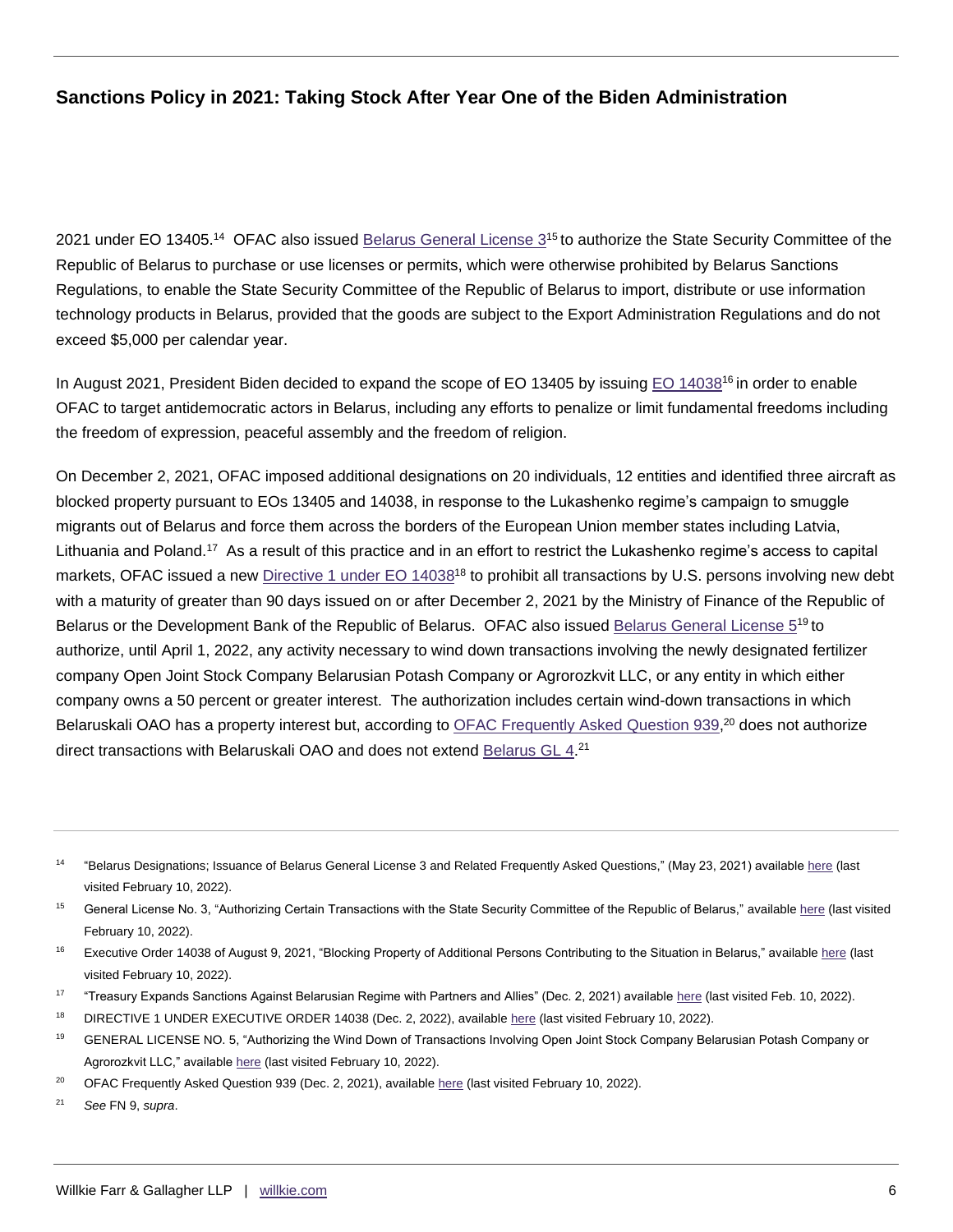*From detaining thousands of peaceful protesters, to imprisoning more than 500 activists, civil society*  leaders, and journalists as political prisoners, to forcing the diversion of an international flight in an affront *to global norms, the actions of the Lukashenko regime are an illegitimate effort to hold on to power at any price.<sup>22</sup>*

- President Biden

*Bulgaria.*The Biden Administration also used the imposition of sanctions to pressure Bulgarian politicians accused of bribery and corruption. As in Belarus, government officials have close ties with the Russian government. On June 2, 2021, OFAC designated three Bulgarians, and the 64 entities they control who were accused of facilitating Russian corruption in the Bulgarian government to the SDN List.<sup>23</sup> These sanctions are in line with 2009 comments by then Vice President Biden that he rejects the notion of "spheres of influence," particularly concerning Russian influence in Eastern Europe, and that he supports those nations' rights to self-determination.<sup>24</sup>

*Western Balkans.*Corruption was also the reason given for new sanctions in the area of former Yugoslavia and Albania. These sanctions build on EOs  $13219^{25}$  and  $13304$ ,<sup>26</sup> which call for the designation of individuals responsible for obstructing the implementation of regional peace agreements and diminishing the security and stability of the Western Balkans. [EO 14033,](https://www.govinfo.gov/content/pkg/FR-2021-06-10/pdf/2021-12382.pdf)<sup>27</sup> signed on June 10, 2021, expands the criteria for sanctionable activity in the Western Balkans to include undermining democratic processes and institutions, human rights abuses, and corruption.

## **iv. Addressing corruption in Central America**

Officials within the Biden Administration, such as Special Envoy for the Northern Triangle Ricardo Zuniga, have pointed to sanctions as a tool that the Administration may use in its Central American policy in the future.<sup>28</sup> The Biden Administration identified improving political conditions and reducing human rights abuses in the region as key issues to

<sup>&</sup>lt;sup>22</sup> "Statements by President Joseph R. Biden, Jr. on Belarus" (Aug. 9, 2021), availabl[e here](https://www.whitehouse.gov/briefing-room/statements-releases/2021/08/09/statement-by-president-joseph-r-biden-jr-on-belarus/) (last visited February 10, 2021).

<sup>23</sup> "Treasury Sanctions Influential Bulgarian Individuals and Their Expansive Networks for Engaging in Corruption" (June 2, 2021), available [here](https://home.treasury.gov/news/press-releases/jy0208) (last visited February 10, 2022).

<sup>24</sup> Joseph Biden, *Remarks by Vice President Biden at 45th Munich Conference on Security Policy*, WHITE HOUSE (Feb. 7, 2009), [here.](https://obamawhitehouse.archives.gov/the-press-office/remarks-vice-president-biden-45th-munich-conference-security-policy)

<sup>&</sup>lt;sup>25</sup> Executive Order 13219 of June 26, 2001, "Blocking Property of Persons Who Threaten International Stabilization Efforts in the Western Balkans," available [here](https://www.govinfo.gov/content/pkg/FR-2001-06-29/pdf/01-16668.pdf) (last visited February 10, 2022).

<sup>&</sup>lt;sup>26</sup> Executive Order 13304 of May 29, 2003, "Termination of Emergencies With Respect to Yugoslavia and Modification of Executive Order 13219 of June 26, 2001," availabl[e here](https://www.govinfo.gov/content/pkg/FR-2003-05-29/pdf/03-13694.pdf) (last visited February 10, 2022).

<sup>&</sup>lt;sup>27</sup> Executive Order 14033 of June 8, 2021, "Blocking Property and Suspending Entry Into the United States of Certain Persons Contributing to the Destabilizing Situation in the Western Balkans," available [here](https://www.govinfo.gov/content/pkg/FR-2021-06-10/pdf/2021-12382.pdf) (last visited February 10, 2022).

<sup>&</sup>lt;sup>28</sup> Ted Hesson & Matt Spetalnick, U.S. Targets Central America Officials for Possible Sanctions over Corruption, REUTERS (May 5, 2021, 7:10 PM), [here.](https://www.reuters.com/world/americas/exclusive-us-targets-central-america-officialsfor-possible-sanctions-over-2021-05-05/)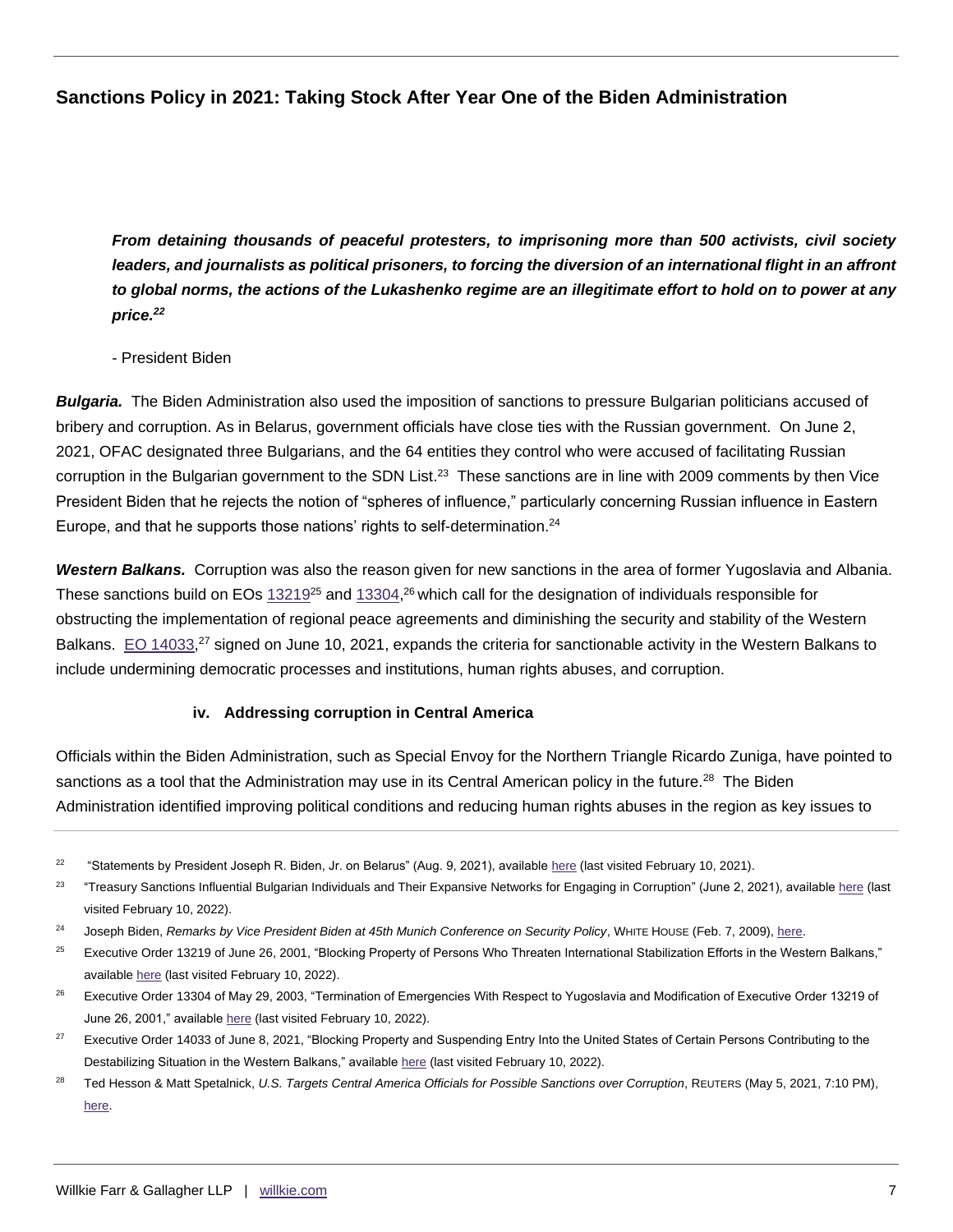alleviating the mass migration crisis emerging in Central and South America. In Guatemala, corruption was targeted by an April 26, 2021 OFAC action that designated two Guatemalan officials to the SDN List for corruption and selfenrichment in their official duties.<sup>29</sup> In Nicaragua, four individuals were added to the SDN List on June 9, 2021 and an additional nine individuals and one entity on November 15, 2021 for undermining democracy and engaging in human rights abuses. $^\mathrm{30}$  It's likely that sanctions will continue to be used by the Biden Administration as a tool to combat corruption and human rights abuses in Central America.

#### **v. Addressing corruption in Lebanon**

A pervasive culture of corruption and cronyism led to OFAC's October 28, 2021 designation of three Lebanese businessmen, Jihad al-Arab, Dany Khoury, and Jamil Sayyed, for their efforts to profit at the expense of the Lebanese people and state institutions.<sup>31</sup> These designations were made pursuant to [EO 13441](https://www.govinfo.gov/content/pkg/WCPD-2007-08-06/pdf/WCPD-2007-08-06-Pg1035-2.pdf)<sup>32</sup> that targets persons who contribute to the breakdown of Lebanon's economy, institutions and rule of law. OFAC designated al-Arab and Khoury for using their political connections to obtain multimillion-dollar landfill projects and failing to fulfill the terms of those contracts contributing to a garbage crisis in Lebanon, while Sayyed was designated for working with senior government officials to avoid complying with Lebanese banking policies and regulations in connection with the transfer of more than \$120 million in overseas investments.

#### **vi. Supporting democracy and addressing corruption in Nicaragua**

OFAC sanctioned four individuals related to Nicaragua's Ortega regime on June 9, 2021.<sup>33</sup> The designations were based on a Trump Administration executive order, [EO 13851,](https://www.govinfo.gov/content/pkg/FR-2018-11-29/pdf/2018-26156.pdf)<sup>34</sup> which was enacted on November 27, 2018 following the repression of protests against the Ortega regime in April 2018. EO 13851 authorizes sanctions on persons found to be responsible for serious human rights abuses, actions that undermine democratic processes, actions that threaten the stability of Nicaragua, and corruption. On November 15, 2021, OFAC also designated the Public Ministry of Nicaragua

- 31 "Treasury Targets Two Businessmen and One Member of Parliament for Undermining the Rule of Law in Lebanon," (Oct. 28, 2021), availabl[e here](https://home.treasury.gov/news/press-releases/jy0440) (last visited February 10, 2022).
- <sup>32</sup> Executive Order 13441 of August 1, 2007, "Blocking Property of Persons Undermining the Sovereignty of Lebanon or Its Democratic Processes and Institutions," availabl[e here](https://www.govinfo.gov/content/pkg/WCPD-2007-08-06/pdf/WCPD-2007-08-06-Pg1035-2.pdf) (last visited February 10, 2022).
- 33 "Treasury Sanctions Nicaraguan Officials for Supporting Ortega's Efforts to Undermine Democracy, Human Rights, and the Economy," (June 9, 2021), availabl[e here](https://home.treasury.gov/news/press-releases/jy0218) (last visited February 10, 2022).
- <sup>34</sup> Executive Order 13851 of November 27, 2018, "Blocking Property of Certain Persons Contributing to the Situation in Nicaragua," availabl[e here](https://www.govinfo.gov/content/pkg/FR-2018-11-29/pdf/2018-26156.pdf) (last visited February 10, 2022).

<sup>29</sup> "Treasury Sanctions Current and Former Guatemalan Officials for Engaging in Corrupt Activities," (Apr. 26, 2021), available [here](https://home.treasury.gov/news/press-releases/jy0147) (last visited February 10, 2022).

<sup>&</sup>lt;sup>30</sup> "Nicaragua-related Designations," (Jun, 9, 2021) availabl[e here](https://home.treasury.gov/policy-issues/financial-sanctions/recent-actions/20210609) (last visited Feb. 10, 2022); "Nicaragua-related Designations," (Nov. 15, 2021) available [here](https://home.treasury.gov/policy-issues/financial-sanctions/recent-actions/20211115) (last visited Feb. 10, 2022).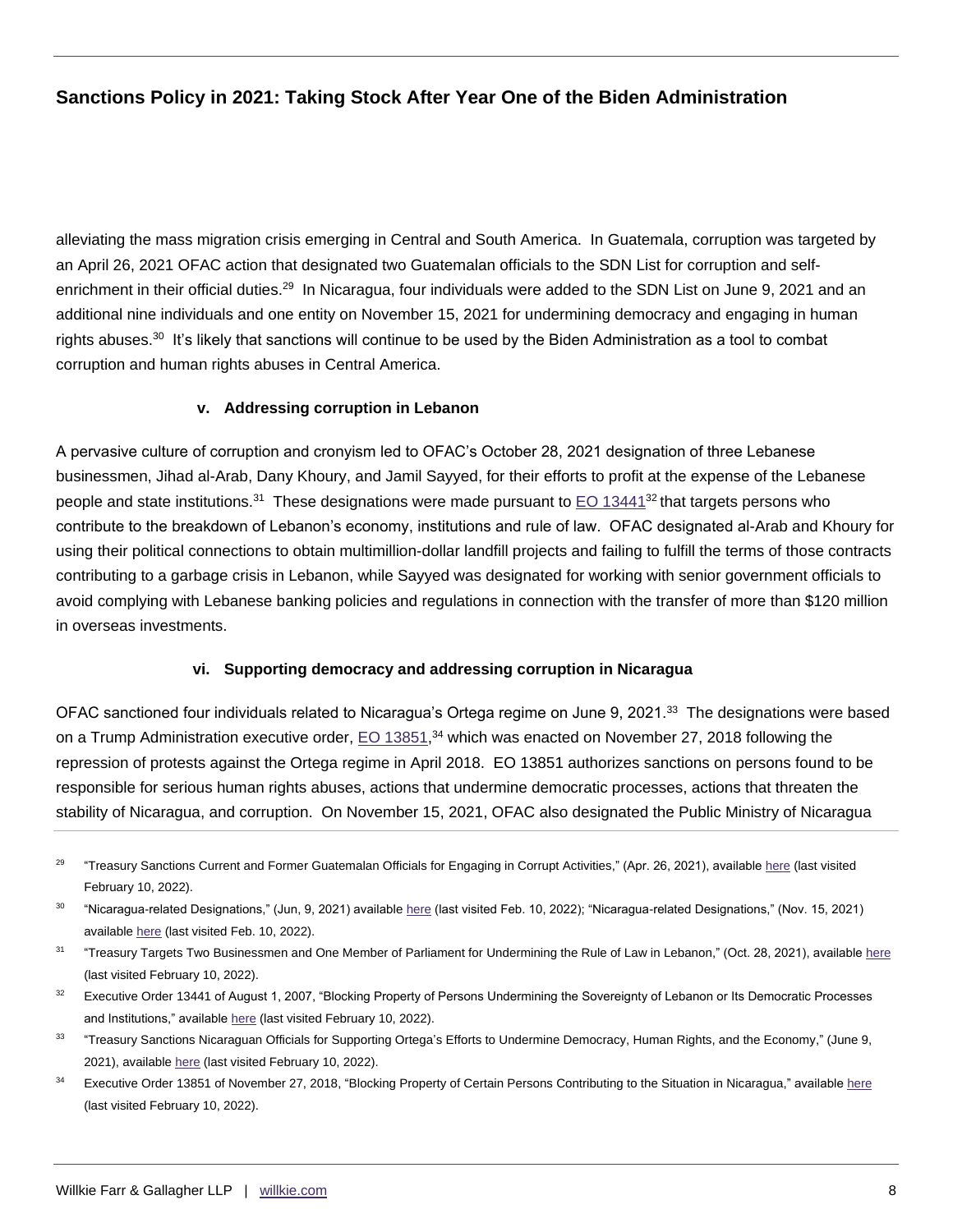(Ministerio Publico de Nicaragua), Nicaragua's federal public prosecutor's office, and nine officials in the Nicaraguan government following the country's rigged national elections held on November 7, 2021 and orchestrated by President Daniel Ortega and Vice President Rosario Murillo.<sup>35</sup> According to OFAC, the Public Ministry of Nicaragua was responsible for passing six laws that were used to detain 40 individuals on groundless charges, including seven potential presidential candidates that were unjustly arrested and detained in order to prevent them from running for office. OFAC reported that the nine officials that were designated were key supporters of the Ortega regime.

## **b. Supporting Human Rights**

The Biden Administration has taken steps to crack down on human rights abuses in Africa, Asia, Central America, and the Middle East, and against LGBTQ+ communities generally. The Biden Administration targeted major issues, such as the killing of *Washington Post* journalist Jamal Khashoggi, ongoing repression in Xinjiang, and human rights abuses related to corruption in Central America.

*"We are determined to put human rights at the center of our foreign policy, and we reaffirm this commitment by using appropriate tools and authorities to draw attention to and promote accountability for human rights violations and abuses, no matter where they occur."<sup>36</sup>*

-Secretary of State, Antony J. Blinken

**Saudi Arabia and Jamal Khashoggi.** During a Democratic primary debate on November 20, 2019, then-candidate Biden promised to hold Prince Mohammad bin-Salman directly accountable for the assassination of Jamal Khashoggi.<sup>37</sup> On February 26, 2022, OFAC added an individual and an entity to the SDN List that were related to the killing, including the Tiger Squad, a covert operations team.<sup>38</sup> Prince Salman was not sanctioned, nor was his visa revoked by the State Department. While President Biden did not directly state that his Administration would sanction the Saudi Prince in his comments during the debate, some in the media criticized the fact that Prince Salman was not sanctioned, calling it a broken promise.<sup>39</sup>

<sup>35</sup> "Treasury Sanctions Public Ministry of Nicaragua and Nine Government Officials Following Sham November Elections," (Nov. 15, 2021), available [here](https://home.treasury.gov/news/press-releases/jy0481) (last visited February 10, 2022).

<sup>&</sup>lt;sup>36</sup> "The United States Promotes Accountability for Human Rights Violations and Abuses," (Dec. 10, 2021), available [here](https://www.state.gov/the-united-states-promotes-accountability-for-human-rights-violations-and-abuses/) (last visited February 10, 2022).

<sup>&</sup>lt;sup>37</sup> Robin Wright, *The Sweeping Impact of a Broken Biden Campaign Promise*, NEW YORKER (Mar. 1, 2021), [here.](https://www.newyorker.com/news/our-columnists/biden-betrayed-his-promise-to-defend-human-rights-and-jamal-khashoggi)

<sup>38</sup> "Global Magnitsky Designations," (Feb. 26, 2021), availabl[e here](https://home.treasury.gov/policy-issues/financial-sanctions/recent-actions/2021022) (last visited February 10, 2022).

<sup>39</sup> Wright, *supra* note 36; Josh Rogin, *Biden's Promises to Give Jamal Khashoggi Justice will be Tested Soon*, WASH. POST (Dec. 17, 2020), [here;](https://www.washingtonpost.com/opinions/global-opinions/bidens-promises-to-give-jamal-khashoggi-justice-will-be-tested-soon/2020/12/17/5eabdcf2-40a8-11eb-8bc0-ae155bee4aff_story.html)  Kaitlan Collins et al., *Biden Doesn't Penalize Crown Prince Despite Promise to Punish Senior Saudi Leaders*, CNN (Feb. 27, 2021, 10:05 PM), [here.](https://www.cnn.com/2021/02/26/politics/biden-mohammed-bin-salman-jamal-khashoggi/index.html)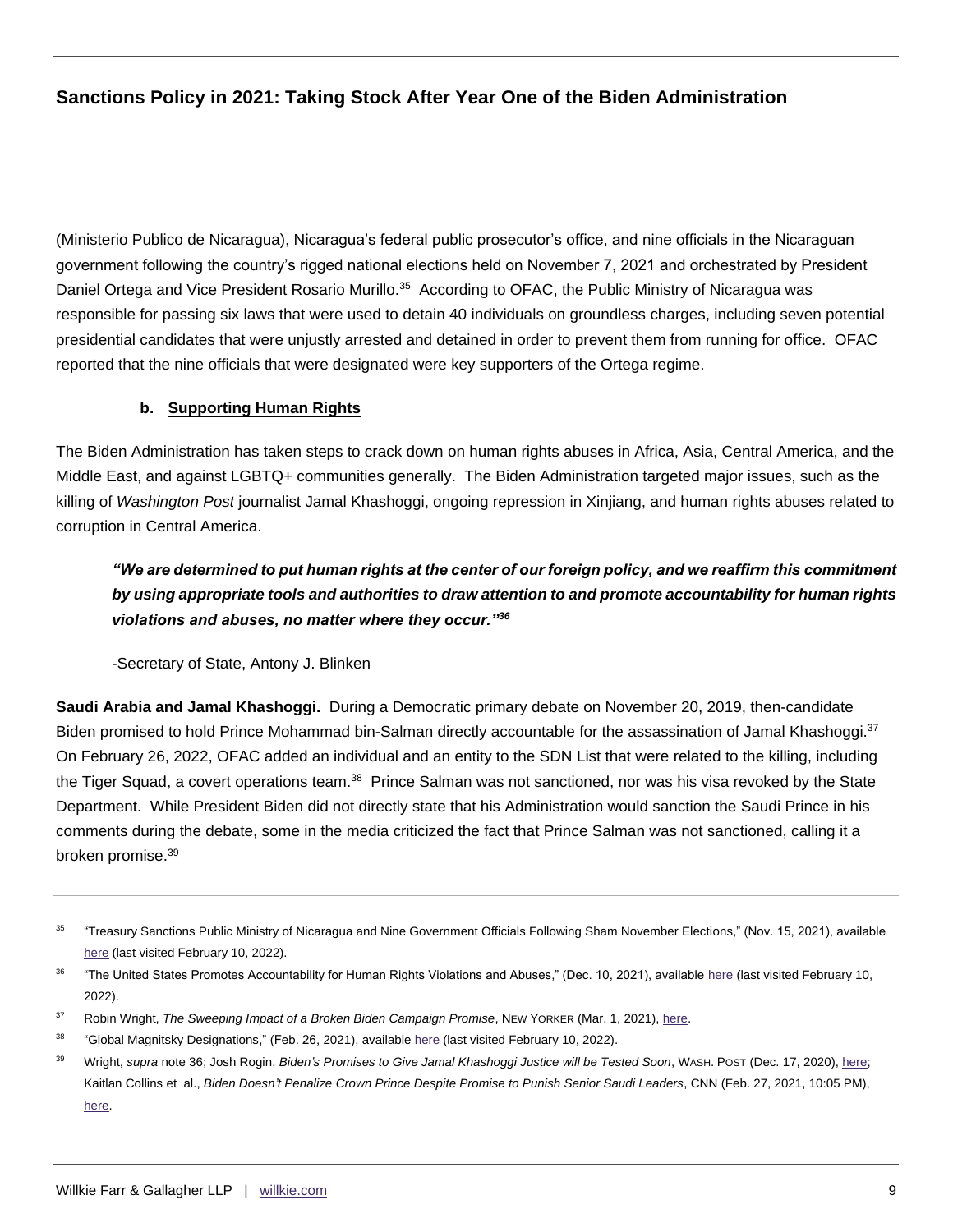**Ethiopia.** On August 23, 2021, OFAC designated General Filipos Woldeyohannes, the Chief of Staff of the Eritrean Defense Forces (**"ETF"**), a group responsible for the massacre, rape and torture of civilians in Ethiopia and the destruction of property and forced eviction of families in Ethiopia's Tigray region despite a unilateral cease-fire declared by the Ethiopian government on June 28, 2021.<sup>40</sup> The Biden Administration once again utilized the authority granted in EO [13818,](https://www.govinfo.gov/content/pkg/FR-2017-12-26/pdf/2017-27925.pdf)<sup>41</sup> which builds upon and implements the Global Magnitsky Human Rights Accountability Act, aimed at perpetrators of serious human rights abuses and corruption around the world.

On September 17, 2021, President Biden signed [EO 14046](https://www.federalregister.gov/documents/2021/09/21/2021-20508/imposing-sanctions-on-certain-persons-with-respect-to-the-humanitarian-and-human-rights-crisis-in)<sup>42</sup> to target persons and entities that commit serious human rights abuses in regions of Ethiopia and Eritrea or facilitate the ongoing crisis in Ethiopia. Because the EO was not directed against the Ethiopian and Eritrean people, OFAC issued [Ethiopia General Licenses 1,](https://home.treasury.gov/system/files/126/ethiopia_gl1.pdf)<sup>43</sup> [2,](https://home.treasury.gov/system/files/126/ethiopia_gl2.pdf)<sup>44</sup> and [3](https://home.treasury.gov/system/files/126/ethiopia_gl3.pdf)<sup>45</sup> to ensure that international and other nongovernmental organizations could continue to provide humanitarian aid, including agricultural goods and medicines, to the region. Pursuant to EO 14046, OFAC designated two individuals and four entities, including the Eritrean military, also known as the EDF, on November 12, 2021, for the ongoing fighting and violence in northern Ethiopia and for blocking humanitarian aid to the region, causing thousands to die and millions to suffer.<sup>46</sup> OFAC also designated the People's Front for Democracy and Justice (**"PFDJ"**), the sole political party in Eritrea led by Eritrean President Isaias Afwerki, who has issued direct orders to EDF generals in the conflicts who are contributing directly to the Ethiopian crisis.<sup>47</sup> At the same time, OFAC issued Ethiopia General License  $4$  to authorize wind-down transactions until December 14, 2021 with Hidri Trust, the holding company for all PFDJ business enterprises, and the Red Sea Trading Corporation, owned or controlled by one of the newly designated individuals.<sup>48</sup>

- 40 "Treasury Sanctions Eritrean Military Leader in Connection with Serious Human Rights Abuse in Tigray," (Aug. 23, 2021), availabl[e here](https://home.treasury.gov/news/press-releases/jy0329) (last visited February 10, 2022).
- <sup>41</sup> Executive Order 13818 of December 20, 2017, "Blocking the Property of Persons Involved in Serious Human Rights Abuse or Corruption," available [here](https://www.govinfo.gov/content/pkg/FR-2017-12-26/pdf/2017-27925.pdf) (last visited February 10, 2022).
- $42$  Executive Order 14046 of September 17, 2021, "Imposing Sanctions on Certain Persons With Respect to the Humanitarian and Human Rights Crisis in Ethiopia," availabl[e here](https://www.federalregister.gov/documents/2021/09/21/2021-20508/imposing-sanctions-on-certain-persons-with-respect-to-the-humanitarian-and-human-rights-crisis-in-ethiopia) (last visited February 10, 2022).
- <sup>43</sup> GENERAL LICENSE NO. 1, "Official Activities of Certain International Organizations and Other International Entities," availabl[e here](https://home.treasury.gov/system/files/126/ethiopia_gl1.pdf) (last visited February 10, 2022).
- 44 GENERAL LICENSE NO. 2, "Certain Transactions in Support of Nongovernmental Organizations' Activities," availabl[e here](https://home.treasury.gov/system/files/126/ethiopia_gl2.pdf) (last visited February 10, 2022).
- 45 GENERAL LICENSE NO. 3, "Transactions Related to the Exportation or Reexportation of Agricultural Commodities, Medicine, Medical Devices, Replacement Parts and Components, or Software Updates," availabl[e here](https://home.treasury.gov/system/files/126/ethiopia_gl3.pdf) (last visited February 10, 2022).
- 46 "Treasury Sanctions Four Entities and Two Individuals in Connection with the Crisis in Ethiopia/" (Nov. 12, 2021), available [here](https://home.treasury.gov/news/press-releases/jy0478) (last visited February 10, 2022).
- <sup>47</sup> *Id*.
- <sup>48</sup> GENERAL LICENSE NO. 4, "Authorizing the Wind Down of Transactions Involving Hidri Trust or Red Sea Trading Corporation," available [here](https://home.treasury.gov/system/files/126/ethiopia_gl4.pdf) (last visited February 10, 2022).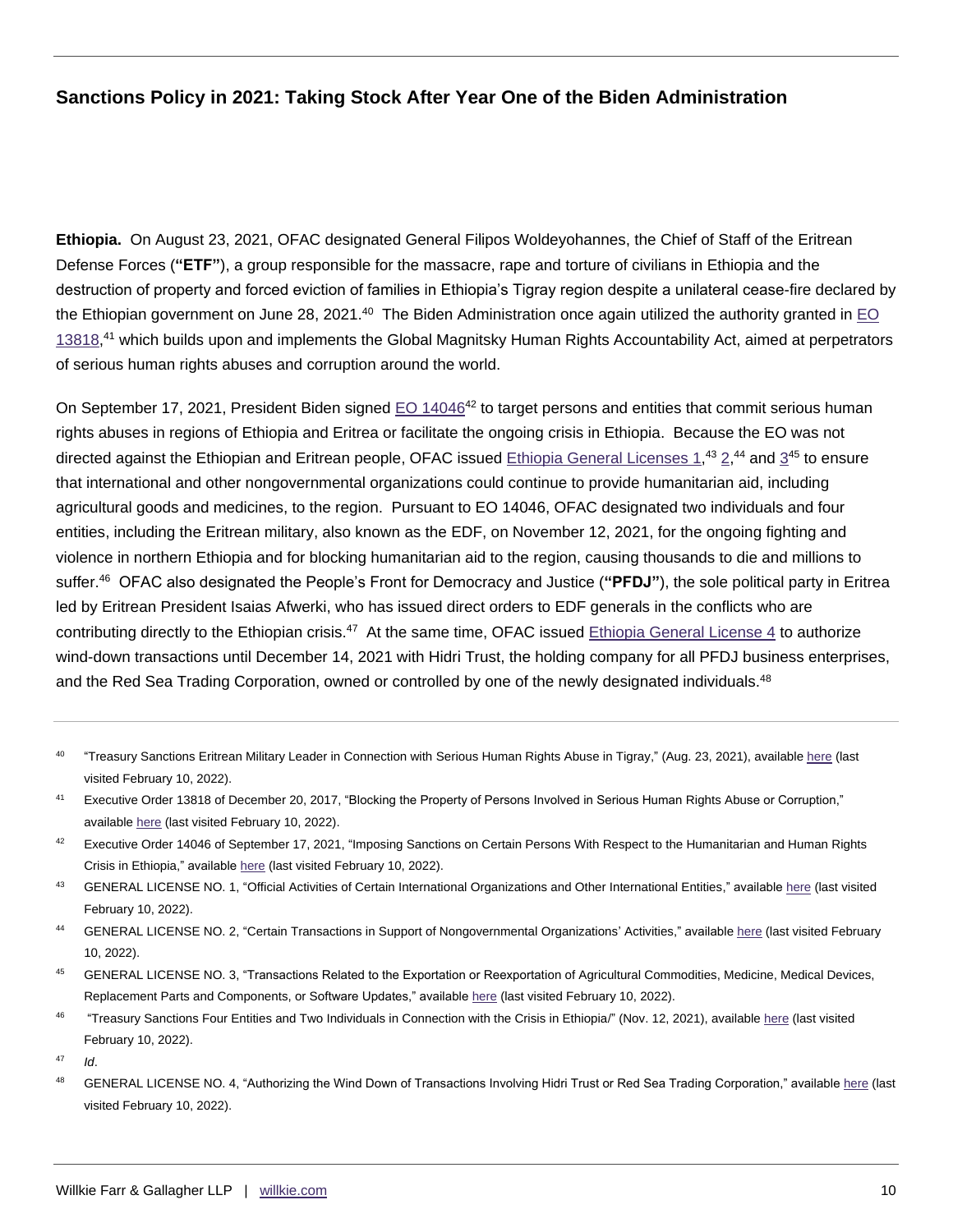**Protecting and Promoting LGBTQ+ Rights.** On February 26, 2021, President Biden signed [National Security](https://www.govinfo.gov/content/pkg/FR-2021-02-26/pdf/2021-04237.pdf)  [Memorandum 4,](https://www.govinfo.gov/content/pkg/FR-2021-02-26/pdf/2021-04237.pdf) which instituted a number of measures to promote LGBTQ+ rights in the United States and abroad.<sup>49</sup> Section 4 of the Memorandum instructed the Department of State to organize other executive agencies to coordinate a response to acts by foreign governments that restrict the right of LGBTQ+ persons, including sanctions, visa bans, and other actions. As of the date of this publication, no government, individual, or entity has been sanctioned or been subjected to travel restrictions under this Memorandum.

#### **c. Participation in International Organizations – Playing Nice in the Global Sandbox**

President Biden reversed course on President Trump's June 2020 decision to sanction employees of the International Criminal Court who investigate, arrest, detain, or prosecute U.S. personnel or attempt to do the same, citing the approach as not an effective or appropriate strategy in his executive order. Although President Biden lifted the restrictions imposed in 2020, the Biden Administration's April 1, 2021 executive order,  $\underline{\mathsf{EO}}$  14022,<sup>50</sup> continued to assert that the United States is not party to the Rome Statute or subject to the jurisdiction of the International Criminal Court. On July 2, 2021, OFAC issued a final rule confirming the removal of sanctions on individuals related to the ICC.<sup>51</sup> The Biden Administration is likely to continue to reject the jurisdiction of the International Criminal Court, but will not take active steps like sanctions to penalize the organization.

#### **III. Major Sanctions Programs of 2021**

The Biden Administration used sanctions – with an emphasis on multilateralism – as a major part of its foreign policy in many parts of the world, including Russia, China, Iran, and Afghanistan (as detailed below). As of the date of this publication, the Administration appears ready to respond to further Russian aggression into Ukraine with a package of sanctions and export controls measures.

#### **a. Russia**

Using sanctions as a punitive measure against Russia has been a key facet and clearly stated goal of the Biden Administration. However, this approach has not been without its risks as the hesitance to implement sanctions related to the Nord Stream 2 pipeline due to a potential fallout with Germany demonstrates. That said, given Russia's recent activities related to Ukraine, it is unlikely that tensions between the two nations will ease anytime soon, and the United

<sup>49</sup> National Security Memorandum/NSM-4 of February 4, 2021, "Advancing the Human Rights of Lesbian, Gay, Bisexual, Transgender, Queer, and Intersex Persons Around the World," availabl[e here](https://www.govinfo.gov/content/pkg/FR-2021-02-26/pdf/2021-04237.pdf) (last visited February 10, 2022).

<sup>&</sup>lt;sup>50</sup> Executive Order 14022 of April 1, 2021, "Termination of Emergency With Respect to the International Criminal Court," available [here](https://www.govinfo.gov/content/pkg/FR-2021-04-07/pdf/2021-07239.pdf) (last visited February 10, 2022).

<sup>51</sup> "Removal of the International Criminal Court-Related Sanctions Regulation," (Jul. 6, 2021), available [here](https://home.treasury.gov/policy-issues/financial-sanctions/recent-actions/20210702_33) (last visited February 10, 2022).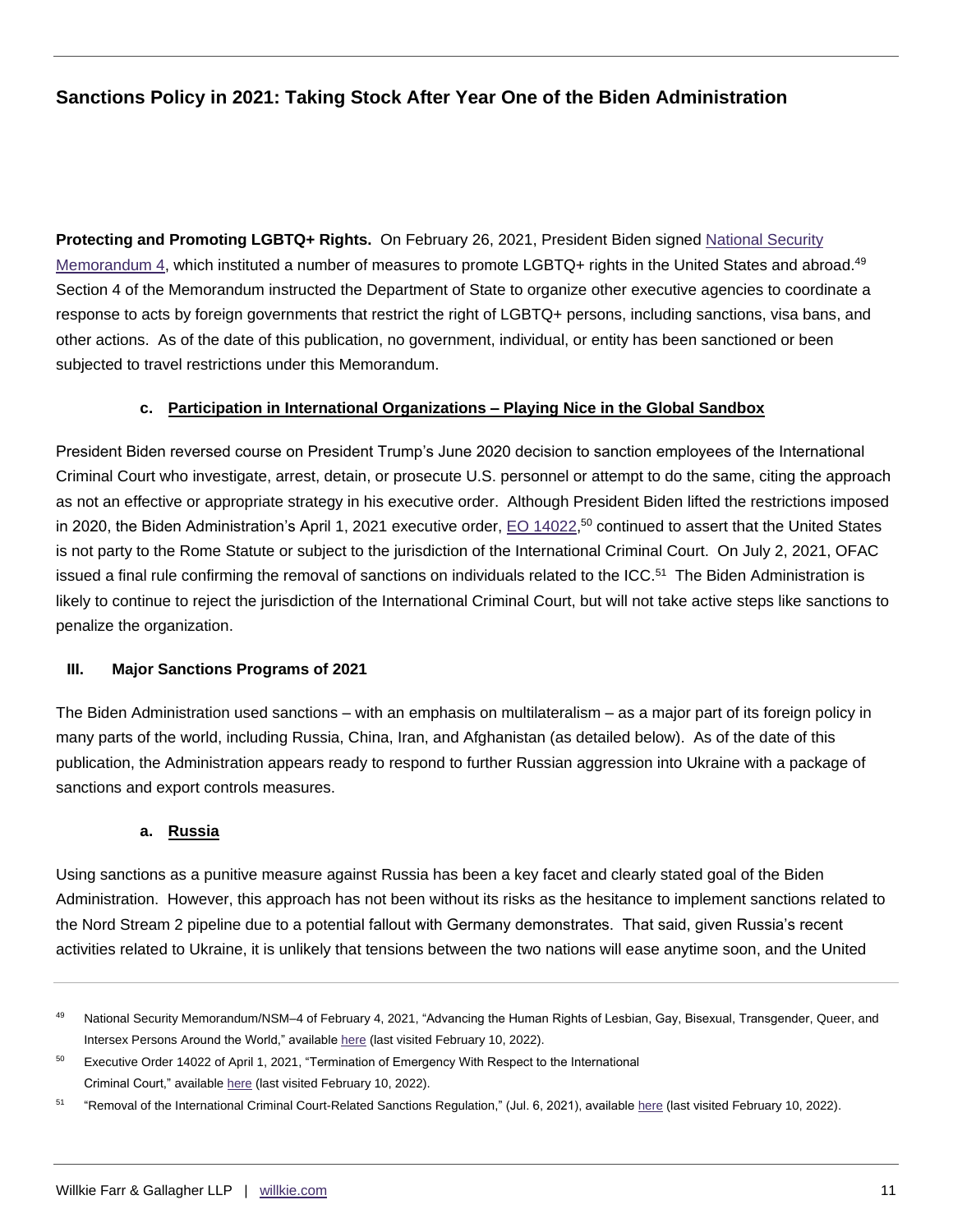States appears ready to respond with additional sanctions and export controls in response to Russian aggression in Ukraine.

*Nord Stream 2.* Nord Stream 2 is a natural gas pipeline that travels from Russia to Germany via the Baltic Sea. The original Nord Stream project is a pair of two pipelines that were built in 2011 and 2012. Nord Stream 2 follows a similar path; it began construction in 2018 and was completed in June 2021. The United States has opposed this pipeline, citing European energy security and stability.<sup>52</sup> Particularly, it would increase European dependence on Russian energy and deprive Ukraine of lucrative transit fees from existing overland pipelines, threatening Ukraine's ability to counter Russian aggression.

During Secretary of State Blinken's confirmation hearing, he stated that he intended to do everything he could to prevent the completion of the Nord Stream 2 pipeline.<sup>53</sup> In order to accomplish this, OFAC added two entities to the SDN List on February 22, 2021, pursuant to Protecting Europe's Energy Security Act,<sup>54</sup> a 2019 Act meant to protect Europe's energy supply by preventing additional reliance on Russian natural gas and oil. However, in June of 2021, Secretary Blinken stated that the pipeline was a "fait accompli" and that the United States will pivot to working with Germany to limit how dependent Europe's energy supply will be on Russia.<sup>55</sup> On May 20, 2021, the Department of State waived sanctions related to Nord Stream 2.<sup>56</sup> Secretary Blinken stated that further sanctions on individuals associated with Nord Stream 2 would only serve to deteriorate relations between the United States and Germany.<sup>57</sup> OFAC also limited sanctions associated with the pipeline when it issued a waiver on May 21, 2021, allowing U.S. persons to engage with Russia's Federal State Budgetary Institution Marine Rescue Service, except as relates to Nord Stream 2, Turkstream, and any successor projects.

*Election Interference and Cybersecurity.* Following Russian interference in the 2016 U.S. presidential election, the Trump Administration's response was limited. President Trump repeatedly contradicted U.S. intelligence officials who asserted that election interference had taken place.<sup>58</sup> While the Trump Administration did impose sanctions on several individuals and entities related to their attempts to influence U.S. elections, President Biden promised during his campaign

<sup>52</sup> Antony Blinken, *Nord Stream 2 and European Energy Security*, U.S. DEPT. OF STATE (May 19, 2021), [here.](https://www.state.gov/nord-stream-2-and-european-energy-security/)

<sup>53</sup> Jonathan Swan, *Scoop: Biden to Waive Sanctions on Company in Charge of Nord Stream 2, Axios (May 18, 2021), [here.](https://www.axios.com/nord-stream-sanction-biden-russia-f6db2ae3-2c89-4343-b326-9f399d674077.html)* 

<sup>54</sup> Protecting Europe's Energy Security Act, Sec. 7503 of the National Defense Authorization Act for Fiscal Year 2020, as amended.

<sup>55</sup> Daniel Flatley, *Blinken Says Nord Stream 2's Completion Is a 'Fait Accompli'*, BLOOMBERG (Jun. 7, 2021, 12:13 PM), [here.](https://www.bloomberg.com/news/articles/2021-06-07/blinken-says-nord-stream-2-s-completion-is-a-fait-accompli)

<sup>56</sup> Blinken, *supra* note 52.

<sup>57</sup> Flatley, *supra* note 55.

<sup>58</sup> Scott Horsley & Miles Parks, *Trump's Refusal To Back U.S. Intel Over Russia At Putin Summit Sparks Bipartisan Ire*, NPR (Jul. 16, 2018, 5:00 AM), [here.](https://www.npr.org/2018/07/16/628973563/trump-putin-to-meet-after-new-charges-over-russias-2016-election-interference)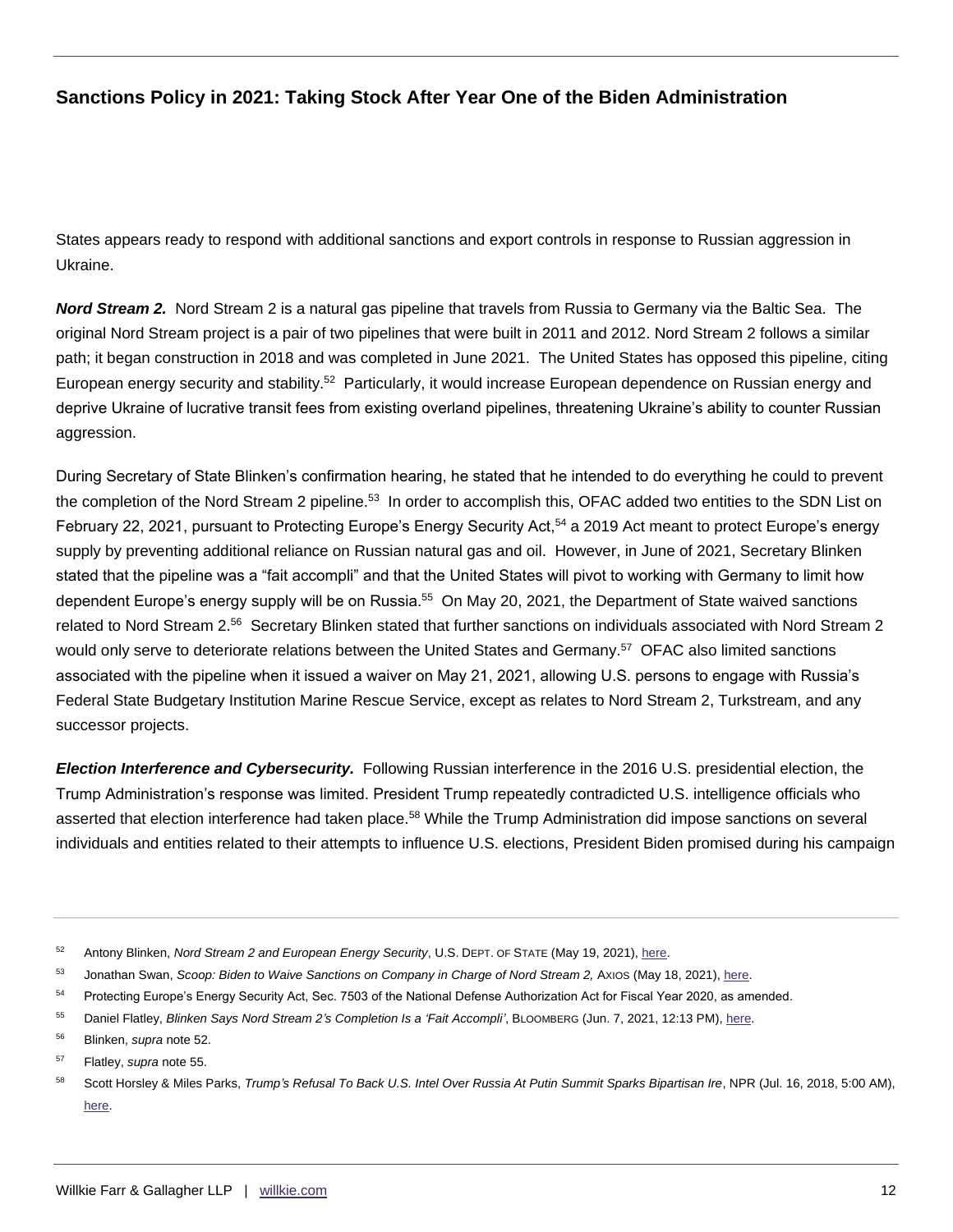to take a tougher stance on Russia, specifically with respect to election interference, although he did not directly mention sanctions.<sup>59</sup>

Ultimately, sanctions would become a tool that the Biden Administration used to punish election interference. On April 15, 2021, Biden signed [EO 14024,](https://www.govinfo.gov/content/pkg/FR-2021-04-19/pdf/2021-08098.pdf)<sup>60</sup> which authorized the imposition of sanctions against entities and individuals involved in election interference. On the same day, OFAC implemented EO 14024 by designating five Russian entities operating in the technology sector of the Russian economy that were determined to enable the Russian Intelligence Services' cyber activities.<sup>61</sup> On the same day, OFAC also targeted 16 entities and individuals who attempted to influence the 2020 U.S. presidential election at the direction of the leadership of the Russian government under various EOs.<sup>62</sup> However, the Biden Administration indicated that despite the broad-reaching nature of these sanctions, the United States hoped to ease tensions between the two nations while still providing a proportional response to behavior that the United States deemed unacceptable interference in democratic processes.<sup>63</sup>

## **b. China**

*Human Rights Abuses in the Xinjiang Uyghur Autonomous Region.*During his campaign, President Biden criticized the Trump Administration's weak approach to imposing sanctions on China related to human rights abuses in Xinjiang and suggested his administration would take a tougher approach.<sup>64</sup> The Biden Administration used the authority provided by [EO 13818,](https://www.govinfo.gov/content/pkg/FR-2017-12-26/pdf/2017-27925.pdf)<sup>65</sup> issued by the Trump Administration on December 20, 2017, in order to impose sanctions against two Chinese officials involved in serious human rights abuses against ethnic minorities in Xinjiang, by adding individuals to the SDN List on March 22, 2021.<sup>66</sup> While EO 13818 did not specify China as a center of human rights abuses, the Trump Administration used EO 13818 to designate one entity and four individuals involved in human rights abuses in Xinjiang on July 9, 2020 and the designation of the Xinjiang Production and Construction Corps and two related individuals on July

<sup>59</sup> Andrea Shalal, *Analysis: Hacks Force Biden into More Aggressive Stance on Russia*, REUTERS (Jun. 2, 2021, 3:38 PM), [here.](https://www.reuters.com/technology/hacks-force-biden-into-more-aggressive-stance-russia-2021-06-02/)

<sup>&</sup>lt;sup>60</sup> Executive Order 14024 of April 15, 2021, "Blocking Property With Respect to Specified Harmful Foreign Activities of the Government of the Russian Federation," available [here](https://www.govinfo.gov/content/pkg/FR-2021-04-19/pdf/2021-08098.pdf) (Feb. 10, 2022).

<sup>61</sup> "Treasury Sanctions Russia with Sweeping New Sanctions Authority," (Apr. 15, 2021), available [here](https://home.treasury.gov/news/press-releases/jy0127) (last visited February 10, 2022).

 $62$  Treasury Escalates Sanctions Against the Russian Government's Attempts to Influence U.S. Elections (Apr. 15, 2021), available [here](https://home.treasury.gov/news/press-releases/jy0126) (last visited February 10, 2022).

<sup>63</sup> Donald Judd et al., *Biden Says Sanctions Against Russia are Proportionate Response: 'Now is the Time to De-Escalate'*, CNN (Apr. 15, 2021, 9:17 PM), [here.](https://www.cnn.com/2021/04/15/politics/russia-joe-biden/index.html)

<sup>64</sup> Zachary Basu, *Biden Campaign Says China's Treatment of Uighur Muslims is "Genocide,"* AXIOS (Aug. 25, 2020), [here.](https://www.axios.com/biden-campaign-china-uighur-genocide-3ad857a7-abfe-4b16-813d-7f074a8a04ba.html)

<sup>65</sup> *See* FN 30, *supra*.

<sup>66</sup> "Treasury Sanctions Chinese Government Officials in Connection with Serious Human Rights Abuse in Xinjiang," (Mar. 22, 2021), available [here](https://home.treasury.gov/news/press-releases/jy0070) (last visited February 10, 2022).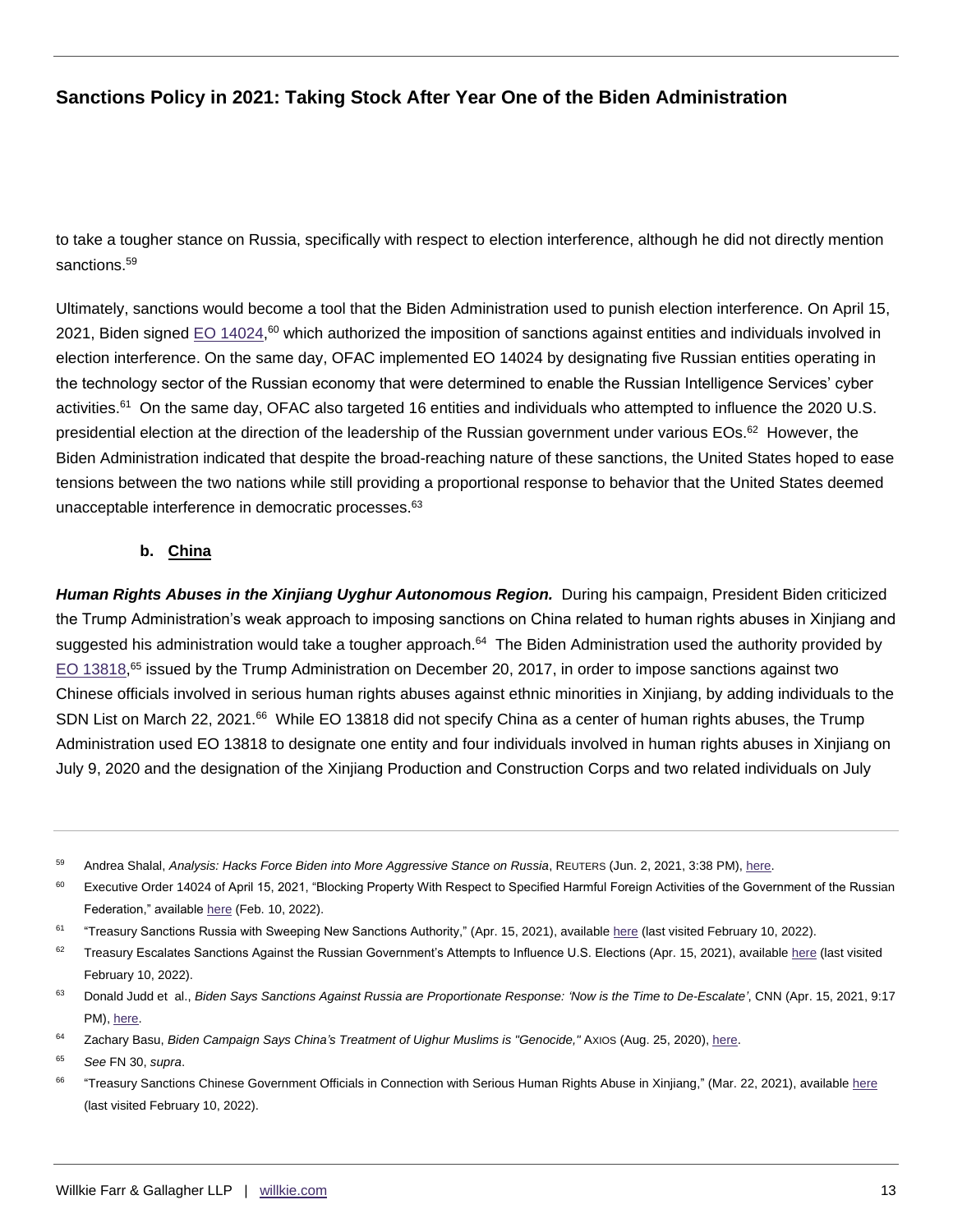31, 2020.<sup>67</sup> The March 2021 designations indicate the Biden Administration's willingness to continue the Trump Administration's strategy of using EO 13818 to crack down on human rights abuses in Xinjiang province.

Targeting Chinese Military-Industrial Companies Facilitating Human Rights Abuses. Beyond human rights abuses in Xinjiang, the Biden Administration has imposed additional sanctions related to the trade war and national security risks posed by China. <u>[EO 14032,](https://www.govinfo.gov/content/pkg/FR-2021-06-07/pdf/2021-12019.pdf)<sup>68</sup> published on June 3, 2021,</u> targets Chinese military-industrial companies (**"CMICs"**) that engage in a policy of "military-civil fusion" as prescribed by the Chinese government. This order follows the prior Administration's [EO 13959,](https://home.treasury.gov/system/files/126/venezuela_gl39.pdf) which established the Communist Chinese Military Companies designation.<sup>69</sup> The Biden Administration's order modified the scope of the prior order. Rather than authorizing sanctions on any Chinese company affiliated with the Chinese military or defense industrial base, EO 14032 identifies particular activities that make a company eligible to be designated as a CMIC by OFAC, including operating in the surveillance sector of the Chinese economy and facilitating surveillance outside of China, the surveillance of ethnic or religious minorities, or other human rights abuses. This shift to a focus on CMIC's facilitating human rights abuses in China is consistent with the Biden Administration's focus on using sanctions as a means of countering or punishing human rights abuses abroad.

Due to the policy described above, the business goals of CMICs are closely intertwined with military needs. Approximately 50 companies, including large telecommunications companies like Xiaomi and Huawei, were listed as companies banned for investment by U.S. persons. Xiaomi, which was originally included in this list, was ordered off by an injunction in the United States District Court for the District of Columbia, which OFAC recognized in updated guidance on May 27, 2021.<sup>70</sup>

#### **c. The Future in Iran**

During his campaign, President Biden stated that he would seek to reenter the Joint Comprehensive Plan of Action ("JCPOA"), which would allow the United States to ease sanctions on Iran.<sup>71</sup> Before talks began, the Biden

<sup>67</sup> "Treasury Sanctions Chinese Entity and Officials Pursuant to Global Magnitsky Human Rights Accountability Act," (Jul. 9, 2020), availabl[e here](https://home.treasury.gov/news/press-releases/sm1055) (last visited February 10, 2022); "Treasury Sanctions Chinese Entity and Officials Pursuant to Global Magnitsky Human Rights Executive Order," (Jul. 31, 2020), availabl[e here](https://home.treasury.gov/news/press-releases/sm1073) (last visited February 10, 2022).

<sup>&</sup>lt;sup>68</sup> Executive Order 14032 of June 3, 2021, "Addressing the Threat From Securities Investments That Finance Certain Companies of the People's Republic of China," available [here](https://www.govinfo.gov/content/pkg/FR-2021-06-07/pdf/2021-12019.pdf) (Feb. 10, 2022).

<sup>&</sup>lt;sup>69</sup> Executive Order 13959 of November 12, 2020, "Addressing the Threat From Securities Investments That Finance Communist Chinese Military Companies," availabl[e here](https://home.treasury.gov/system/files/126/13959.pdf) (last visited February 10, 2022).

<sup>&</sup>lt;sup>70</sup> "Publication of Frequently Asked Question related to Xiaomi Corporation and removal of existing FAQ," (May 27, 2021) available [here](https://home.treasury.gov/policy-issues/financial-sanctions/recent-actions/20210527_43) (last visited Feb. 10, 2022).

<sup>71</sup> Steven Erlanger, *Biden Wants to Rejoin Iran Nuclear Deal, but It Won't Be Easy*, N.Y. TIMES (Nov. 17, 2020), [here.](https://www.nytimes.com/2020/11/17/world/middleeast/iran-biden-trump-nuclear-sanctions.html)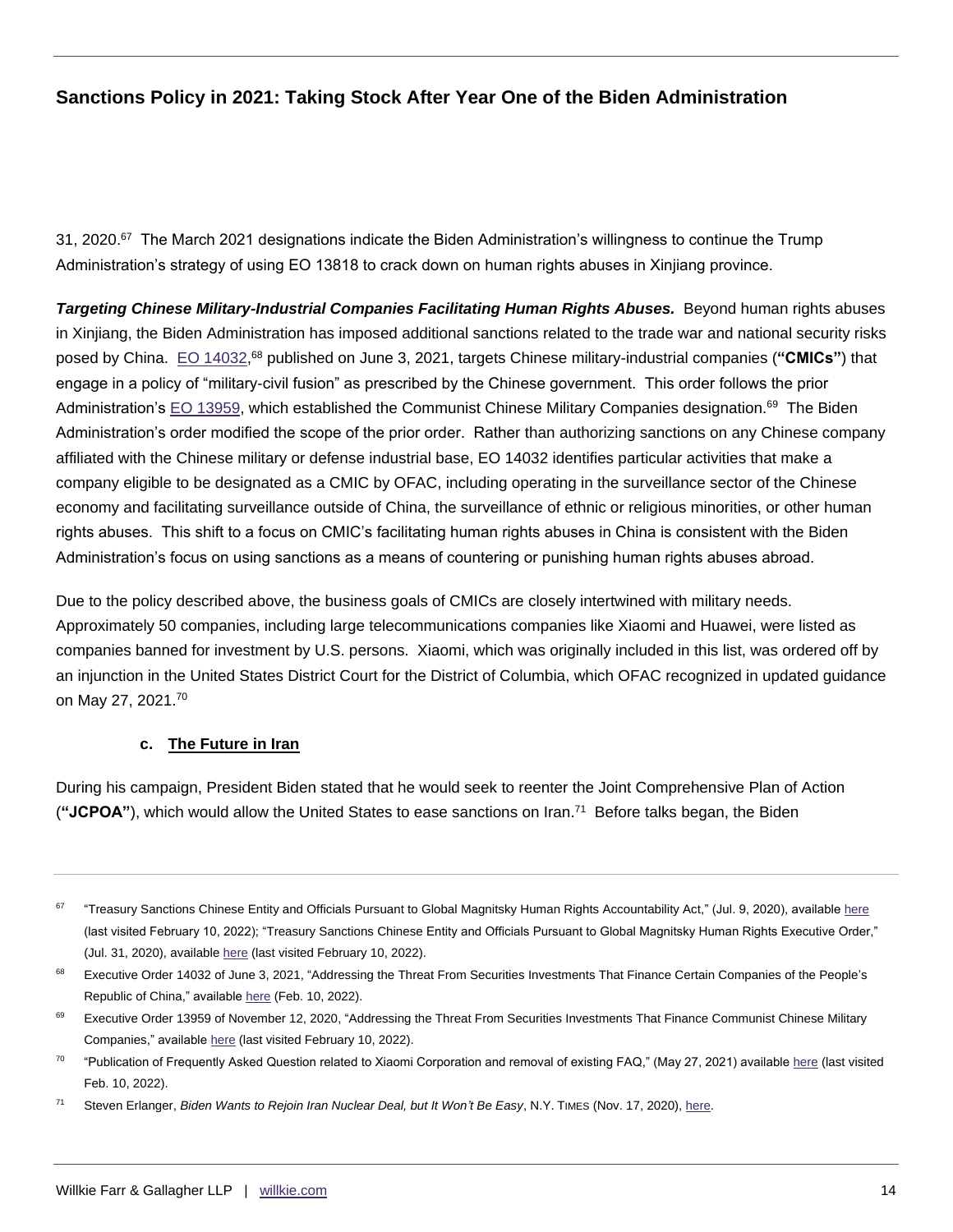Administration extended  $EO$  12957,<sup>72</sup> declaring a state of emergency with respect to Iran's nuclear proliferation and support of terrorist groups in 1995. During the last 10 months, several rounds of negotiations have taken place between the United States and Iran in Vienna. Negotiations stalled in late June 2021 over the United States' ability to commit to honoring the JCPOA in future Administrations. Following President Trump's 2018 exit from the JCPOA, Iranian negotiators are now seeking a firm commitment that the United States will not pull out of a future deal.<sup>73</sup> However, U.S. negotiators state that it is impossible for them to bind Congress, nor are they willing to condition the deal on UN mechanisms, as those would be subject to Russia's veto in the UN Security Council.<sup>74</sup>

Negotiations between the United States and Iran resumed in November 2021 with U.S. officials indicating that there has been modest progress.<sup>75</sup> However, the position taken by both sides of the negotiation and the fact that United States and Iranian negotiators are not speaking directly indicate that it may be some time before the negotiations reach a resolution despite the United States' displeasure with the pace of the negotiations.

Despite the ongoing tensions, on June 17, 2021, OFAC issued [Iran General License N](https://home.treasury.gov/system/files/126/iran_gln.pdf)<sup>76</sup> to allow U.S. persons to export personal protective equipment and other equipment related to the COVID-19 pandemic to Iran. This action is in line with prior OFAC actions to issue General Licenses related to humanitarian aid efforts in sanctioned countries, such as [Iran](https://home.treasury.gov/system/files/126/iran_gl8a.pdf)  [General License 8A,](https://home.treasury.gov/system/files/126/iran_gl8a.pdf)<sup>77</sup> which authorizes transactions with the Central Bank of Iran and the National Iranian Oil Company to effect transactions necessary for humanitarian aid in Iran. Moreover, OFAC worked to establish the [Swiss](https://home.treasury.gov/news/press-releases/sm919)  [Humanitarian Trade Agreement](https://home.treasury.gov/news/press-releases/sm919) in February 2020,<sup>78</sup> which established a channel for humanitarian aid to be transported to Iran without being diverted by the Iranian government.

- <sup>77</sup> GENERAL LICENSE NO. 8A, "Authorizing Certain Humanitarian Trade Transactions Involving the Central Bank of Iran or the National Iranian Oil Company," available [here](https://home.treasury.gov/system/files/126/iran_gl8a.pdf) (last visited February 10, 2022).
- 78 "United States and Switzerland Finalize the Swiss Humanitarian Trade Arrangement" (Feb. 27, 2020), availabl[e here](https://home.treasury.gov/news/press-releases/sm919) (last visited February 10, 2022).

 $72$  Executive Order 12957 of March 15, 1995, "Prohibiting Certain Transactions With Respect to the Development of Iranian Petroleum Resources," available [here](https://www.govinfo.gov/content/pkg/WCPD-1995-03-20/pdf/WCPD-1995-03-20-Pg424.pdf) (last visited February 10, 2022).

<sup>73</sup> Patrick Wintour, *US Must Guarantee It Will Not Leave Nuclear Deal Again, Says Iran*, THE GUARDIAN (Jun. 30, 2021, 3:06 PM), [here.](https://www.theguardian.com/world/2021/jun/30/us-must-guarantee-it-will-not-leave-nuclear-deal-again-says-iran)  $^{74}$  *Id.* 

<sup>75</sup> Colum Lynch, *A Last-Ditch Effort to Save the Iran Deal*, Foreign Policy (Dec. 28, 2021), [here.](https://foreignpolicy.com/2021/12/28/iran-nuclear-deal-jcpoa-vienna-capabilities-biden/) 

<sup>76</sup> GENERAL LICENSE N, "Authorizing Certain Activities to Respond to the Coronavirus Disease 2019 (COVID-19) Pandemic," available [here](https://home.treasury.gov/system/files/126/iran_gln.pdf) (last visited February 10, 2022).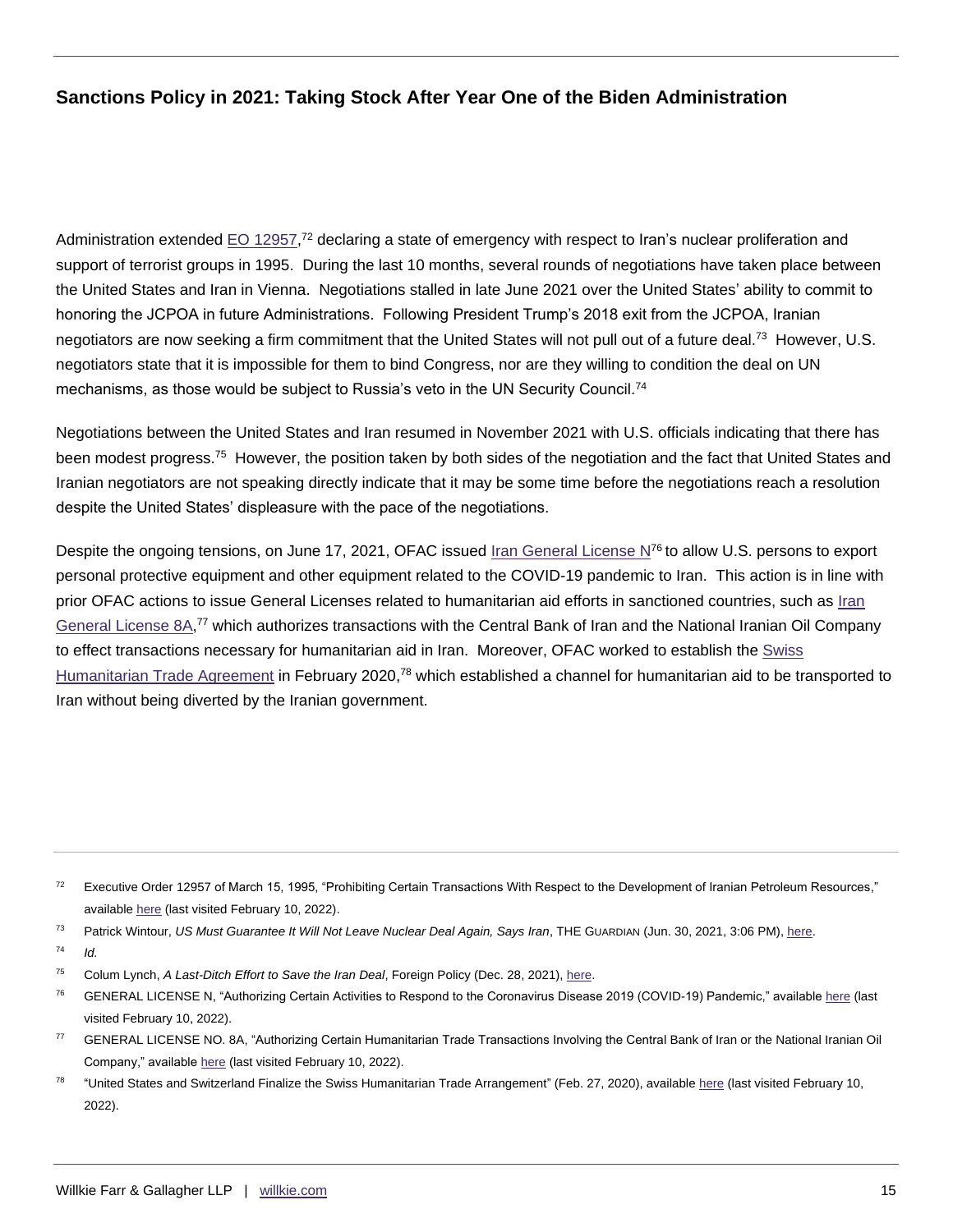## **d. Afghanistan**

Following President Biden's withdrawal of U.S. troops from Afghanistan at the end of August 2021, OFAC issued [General](https://home.treasury.gov/system/files/126/ct_gl14.pdf)  [License 14](https://home.treasury.gov/system/files/126/ct_gl14.pdf)<sup>79</sup> and [15](https://home.treasury.gov/system/files/126/ct_gl15.pdf)<sup>80</sup> on September 24, 2021 to ensure that humanitarian assistance intended for civilians in Afghanistan would not be affected by U.S. counterterrorism sanctions such as EO 13224, as amended, the Global Terrorism Sanctions Regulations, and the Foreign Terrorist Organizations Sanctions Regulations. On November 22, 2021, OFAC also designated Ismatullah Khalozai, an international financial facilitator for the Islamic State's Khorasan Province (**"ISIS-K"**), which was designated as a Foreign Terrorist Organization by the State Department in 2016, as a Specially Designated Global Terrorist (**"SDGT"**) pursuant to the Treasury's counterterrorism authority, EO 13224, as amended.<sup>81</sup> Khalozai, was sanctioned by OFAC for supporting ISIS-K's Afghanistan operations that fund human trafficking networks as well as the movement of foreign fighters responsible for escalating tensions in this region. OFAC coordinated the Khalozai designation to coincide with the State Department's designation of three ISIS-K leaders as SDGTs.

As the situation in Afghanistan develops, we expect the Biden Administration to continue to use sanctions as a means of putting pressure on the Taliban. In line with Treasury's recommendations in the 2021 Sanctions Review, the Biden Administration will likely attempt to tailor further sanctions authorizations and designations or publish additional General Licenses to shield the citizens of Afghanistan from the effects of any future sanctions, to the extent possible, and ensure that humanitarian aid can still enter the country.

## **IV. BUSINESS AS USUAL**

## **a. Combatting Terrorism**

The Biden Administration has continued the U.S. practice of imposing sanctions on individuals and entities as a part of the War on Terror. OFAC has continued to designate individuals and entities connected to terrorism to the SDN List from the Democratic Republic of the Congo, Iran, Lebanon, Nigeria, Pakistan, Syria, Turkey, and Yemen. In addition to these designations, OFAC took further action in Syria in April 2021 when it decided not to renew a waiver for Delta Crescent Energy to operate oil production facilities in northeastern Syria.

<sup>&</sup>lt;sup>79</sup> GENERAL LICENSE NO. 14, "Authorizing Humanitarian Activities in Afghanistan," available [here](https://home.treasury.gov/system/files/126/ct_gl14.pdf) (last visited February 10, 2022).

<sup>80</sup> GENERAL LICENSE NO. 15, "Transactions Related to the Exportation or Reexportation of Agricultural Commodities, Medicine, Medical Devices, Replacement Parts and Components, or Software Updates in Afghanistan," availabl[e here](https://home.treasury.gov/system/files/126/ct_gl15.pdf) (last visited February 10, 2022).

<sup>81</sup> "Treasury Designates Key Financial Facilitator for the Islamic State's Afghanistan Branch" (Nov. 22, 2021), availabl[e here](https://home.treasury.gov/news/press-releases/jy0502) (last visited February 10, 2022).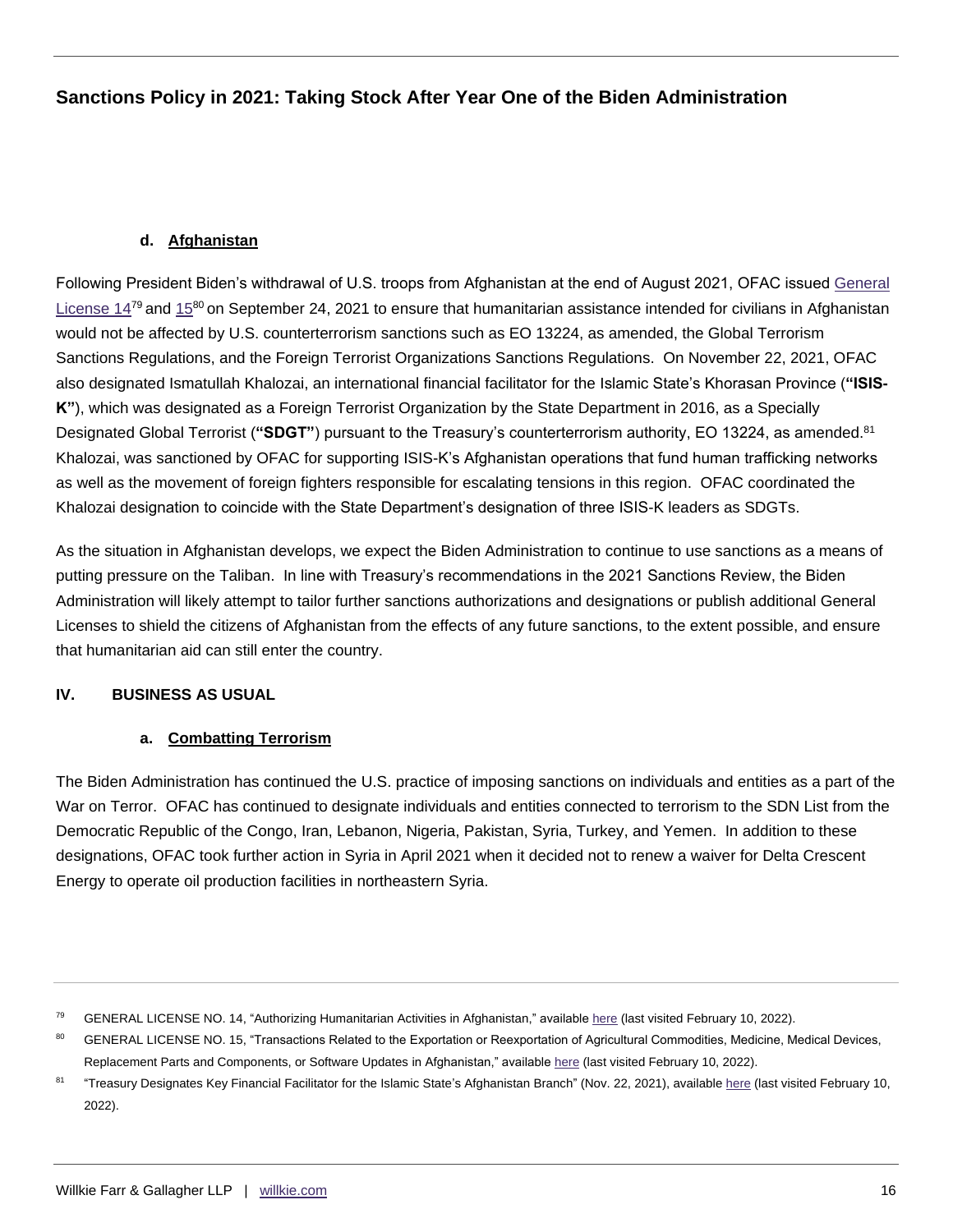## **b. Cuba**

The Biden Administration is likely to revert to Obama-era programs with respect to Cuba. President Biden criticized the additional sanctions that the Trump Administration placed on Cuba, stating during his campaign that the Trump Administration's sanctions-based approach has been unsuccessful.<sup>82</sup> These statements suggested that the Biden Administration would begin easing sanctions, but this has not yet occurred.

## **c. Venezuela**

The U.S. position on Venezuela with respect to sanctions has remained constant during the Biden presidency. In late June, President Biden rejected the Maduro regime's request to lighten sanctions, with State Department representatives stating that the Maduro regime must engage with opposition leader Juan Guiado and take steps towards free and fair elections in the future.<sup>83</sup> As part of the continuation of Venezuelan sanctions, OFAC issued a six-month general license, General License 8H, authorizing Chevron and other oil companies to continue operating within Venezuela on a limited basis. General License 8H authorized transactions with Petróleos de Venezuela, S.A. (**"PdVSA"**) for five U.S. oil companies<sup>84</sup> until December 1, 2021 and was subsequently replaced by [General License 8I,](https://home.treasury.gov/system/files/126/venezuela_gl8i.pdf)<sup>85</sup> extending the authorizations to June 1, 2022.

The Biden Administration has also extended the delay on CITGO bondholders being able to sell or transfer shares in connection with the PdVSA 8.5% bond several times in 2021. On October 24, 2019, OFAC issued Venezuela General License 5A, delaying the implementation of General License 5, which provided an exemption from Executive Order 13835, which would prohibit PdVSA 8.5% bondholders from selling or transferring shares in connection with the bond. The most recent delay was published on January 20, 2022 when OFAC issued Venezuela [General License 5I,](https://home.treasury.gov/system/files/126/venezuela_gl5i.pdf) extending the delay to January 20, 2023. $86$ 

83 *U.S. and UK Condemn Detention of Venezuelan Opposition Politician*, REUTERS (Jul. 13, 2021, 6:40 PM), here.

- 85 GENERAL LICENSE NO. 8I, "Authorizing Transactions Involving Petróleos de Venezuela, S.A. (PdVSA) Necessary for the Limited Maintenance of Essential Operations in Venezuela or the Wind Down of Operations in Venezuela for Certain Entities," available [here](https://home.treasury.gov/system/files/126/venezuela_gl8i.pdf) (last visited February 10, 2022).
- 86 GENERAL LICENSE NO. 5I, "Authorizing Certain Transactions Related to the Involving Petróleos de Venezuela, S.A. 2020 8.5 Percent Bond on or After January 20, 2023," available [here](https://home.treasury.gov/system/files/126/venezuela_gl5i.pdf) (last visited February 10, 2022).

<sup>82</sup> Carmen Sesin, *Biden Slams Trump on "Abject Failure" on Venezuela, as Well as Cuba Policies*, NBC NEws (Sept. 6, 2020, 2:23 PM), [here.](https://www.nbcnews.com/news/latino/biden-slams-trump-abject-failure-venezuela-well-cuba-policies-n1239356)

<sup>84</sup> This license authorizes transactions for Chevron Corp., Halliburton, Schlumberger Ltd., Baker Hughes Holdings LLC, and Weatherford International Plc.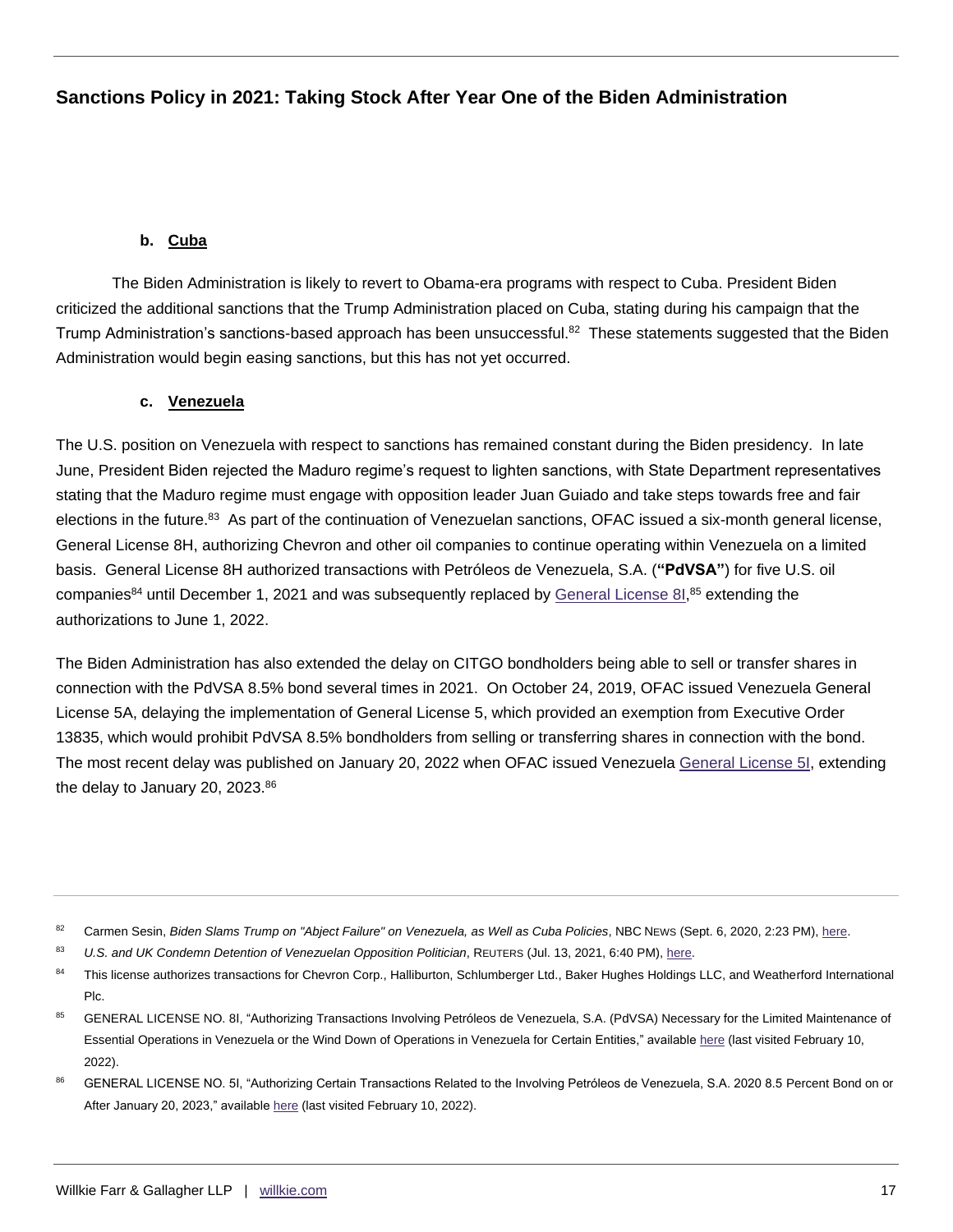Further progress has been made in fine-tuning sanctions to address humanitarian concerns. On June 17, 2021, OFAC issued [Venezuela License 39](https://home.treasury.gov/system/files/126/venezuela_gl39.pdf)<sup>87</sup> to allow U.S. persons to export PPE and other equipment related to the COVID-19 pandemic to Venezuela. Moreover, OFAC issued [Venezuela General License 40](https://home.treasury.gov/system/files/126/venezuela_gl40.pdf) on July 12, 2021,<sup>88</sup> which authorizes transactions of liquid petroleum products to Venezuela, in order to address the shortage of liquid gas in Venezuela.

## **d. Syria**

Similar to the Biden Administration's approach to Venezuela, sanctions on Syria are likely to remain the same, barring a change in circumstances. On May 6, 2021, the Biden Administration extended U.S. unilateral sanctions against Syria for another year.<sup>89</sup> In the notice extending the sanctions, the Biden Administration cited Syria's continued threats to use chemical weapons and its support of terrorist groups as the reasons for the extension. Moreover, the notice stated that a reduction in sanctions would only follow a nationwide ceasefire, unobstructed humanitarian aid, and a political settlement in line with UN guidelines.

On June 17, 2021, OFAC issued a [Syria General License 21](https://home.treasury.gov/system/files/126/syria_gl21.pdf)<sup>90</sup> to allow U.S. persons to export PPE and other equipment related to the COVID-19 pandemic to Syria. However, this is not a response to progress in the civil war – this license was issued simultaneously with similar humanitarian licenses to authorize the export of PPE and other equipment to Iran and Venezuela.

## **V. Conclusion**

The Biden Administration's sanctions approach has evinced a view of sanctions as a useful tool for accomplishing foreign policy goals that should be used in tandem with other considerations, such as maintaining alliances and negotiation. This was especially the case in the decision to limit sanctions with respect to the Nord Stream 2 pipeline and in response to the assassination of Jamal Khashoggi. President Biden has also expressed his view that certain sanctions under the prior Administration were ineffective tools to deal with the issues at hand, such as those in Iran, Cuba, and with respect to the ICC. However, apart from rolling back the Trump Administration's sanctions on the ICC, there has yet to be any movement related to the sanctions imposed on Iran or Cuba.

<sup>87</sup> GENERAL LICENSE NO. 39, "Authorizing Certain Activities to Respond to the Coronavirus Disease 2019 (COVID-19) Pandemic," availabl[e here](https://home.treasury.gov/system/files/126/venezuela_gl39.pdf) (last visited February 10, 2022).

<sup>88</sup> GENERAL LICENSE NO. 40, "Authorizing Certain Transactions Involving the Exportation or Reexportation of Liquefied Petroleum Gas to Venezuela," availabl[e here](https://home.treasury.gov/system/files/126/venezuela_gl40.pdf) (last visited February 10, 2022).

<sup>89</sup> "Notice on the Continuation of the National Emergency with Respect to the Actions of the Government of Syria," (May 6, 2021) availabl[e here](https://www.whitehouse.gov/briefing-room/presidential-actions/2021/05/06/notice-on-the-continuation-of-the-national-emergency-with-respect-to-the-actions-of-the-government-of-syria/) (last visited Feb. 10, 2022).

GENERAL LICENSE NO. 21, "Authorizing Certain Activities to Respond to the Coronavirus Disease 2019 (COVID-19) Pandemic," availabl[e here](https://home.treasury.gov/system/files/126/syria_gl21.pdf) (last visited February 10, 2022).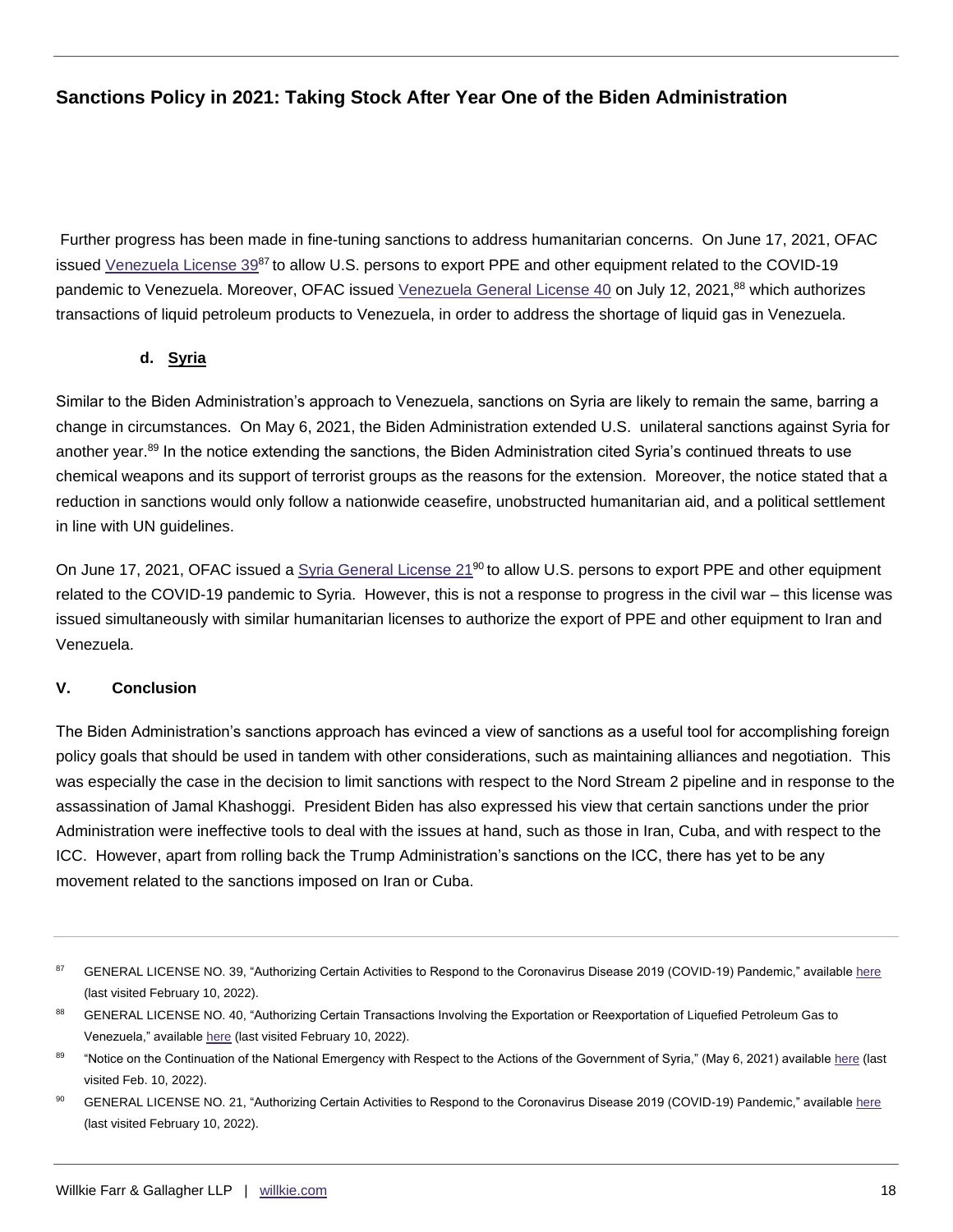Moreover, in areas where sanctions have proven to be a valuable tool, such as CMICs, prior sanctions efforts have been tailored to effectively address the problem at hand. In some areas, such as corruption in Central America and Eastern Europe, cartels, and terrorism, the current approach to sanctioning culpable individuals has continued, indicating that the Biden Administration believes the current approach to be effective. Additionally, the Biden Administration has maintained the status quo with respect to sanctions in areas of active diplomatic negotiations, such as in Cuba, Iran, Syria, and Venezuela. Those sanctions are likely to remain in effect until those situations develop diplomatically. Certain global issues have been met with sanctions as a first response, such as the coup in Myanmar, indicating that sanctions will continue to be an important part of U.S. foreign policy.

Finally, with the publication of the Treasury's 2021 Sanctions Review, we expect the Biden Administration to continue making efforts to implement sanctions in a manner consistent with the recommendations in the report. The sanctions implemented and authorized by the administration in 2021 reflect to an extent the recommendations in the report, with each having a policy objective. However, while some sanctions against the Lukashenko regime and Russia are, for the most part, multilateral, the United States still has several unilateral sanctions programs some of which, like those related to the Nord Stream 2 pipeline, risk alienating its allies. We expect that this is one aspect that the current Administration will seek to improve in order to make its sanctions programs more effective.